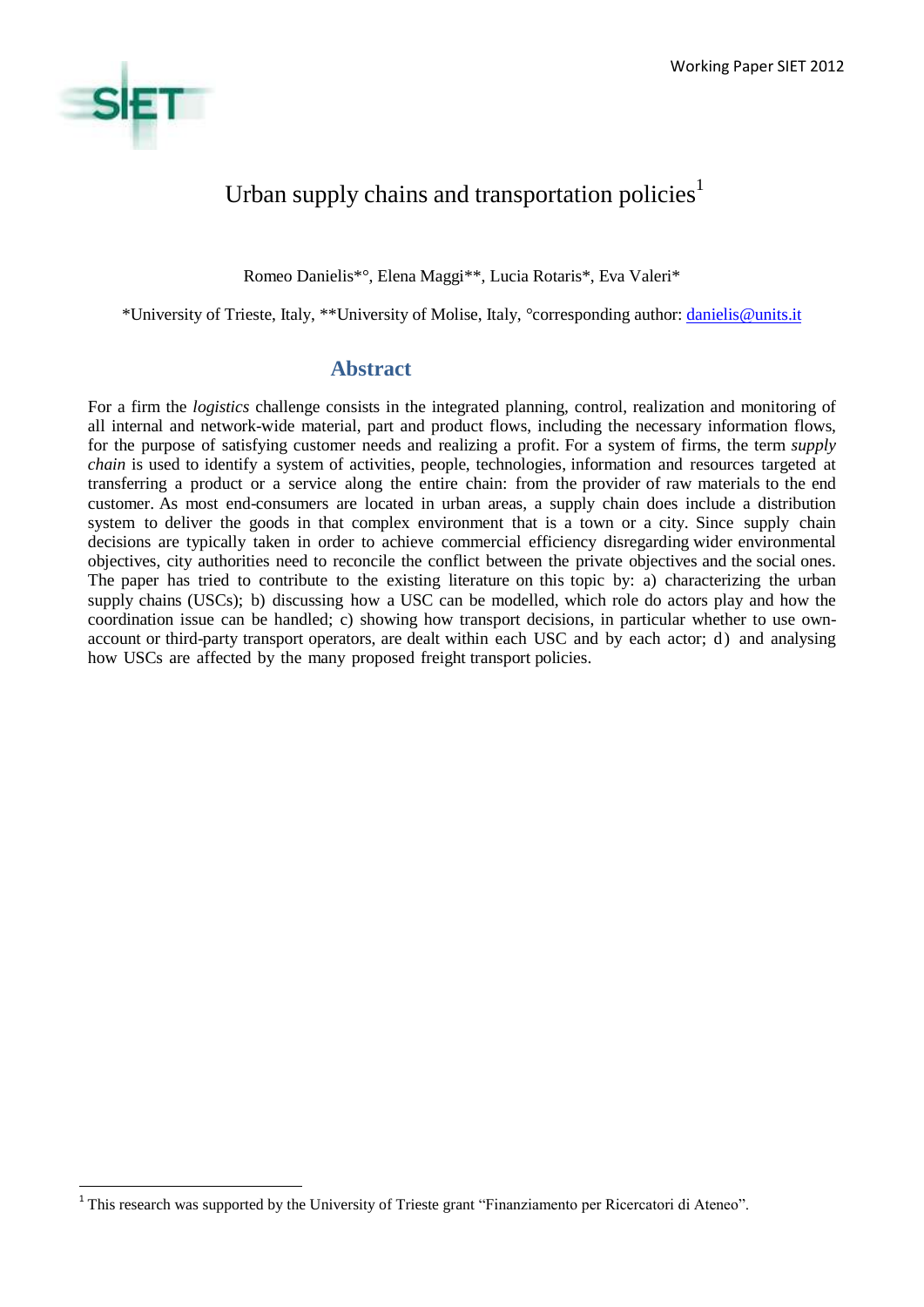### **1 Urban freight distribution as an urban supply chain issue**

In order to analyse the impact of transport policies on urban freight distribution we propose in this paper to adopt a supply chain approach.

For a firm the *logistics* challenge consists in the integrated planning, control, realization and monitoring of all internal and network-wide material, part and product flows, including the necessary information flows, for the purpose of satisfying customer needs and realizing a profit. The main fields of the logistics activity can be broken down into; procurement logistics, production logistics, distribution logistics, after sales logistics and disposal logistics. The more complex the firm structure (in terms of number of manufacturing plants and warehouses), the greater the difficulty of efficiently managing its logistics, particularly when its components of the chain are operated by third-party firms.

For a system of firms, the term *supply chain* is used to identify a system of activities, people, technologies, information and resources targeted at transferring a product or a service along the entire chain: from the provider of raw materials to the end customer. *Supply chain management 1* is the term used identify the set of issues and techniques involved in a supply chain.

As most end-consumers are located in urban areas, a supply chain does include a distribution system to deliver the goods in that complex environment that is a town or a city. In this paper, we use the term *urban supply chain* (hereafter, USC) to identify that part of a supply chain in charge of delivering the goods to an urban area.

Since supply chain decisions are typically taken in order to achieve commercial efficiency disregarding wider environmental objectives, city authorities try to reconcile the conflict between the private objectives and the social ones. The branch of science dealing with these issues has been called *city logistics*.

The efficient and effective performance of the USCs is crucial for the attractiveness and competitiveness of a city. However, because of its complex nature - consisting of intertwined actors (producers, wholesalers,

transport operators, retailers, and consumers) with possibly conflicting objectives and multiple constraints – and because of the interaction with other urban function such as the residential, touristic, commercial, recreational, educational function - achieving a good performance is not an easy task<sup>2</sup>.

The need for investigating urban freight distribution from a USC point of view is recognized by several authors.

Arunotayanun and Polak (2009, p. 2) write: "Existing approaches to the empirical analysis of freight demand have, almost without exception, ignored the influence of supply chain and logistics concepts and have instead relied to conceptual and methodological approaches developed in the passenger sector. Little attention has been paid either to characterising the actual behaviours of freight agents in this evolving

<sup>1</sup> Gibson et al. (2005, p.) state: "Supply Chain Management encompasses the planning and management of all activities involved in sourcing and procurement, conversion, and all logistics management activities. importantly, it also includes coordination and collaboration with channel partners, 'which can be suppliers, intermediaries, third-party service providers, and customers. in essence, supply chain management integrates supply and demand management within and across companies. "

 $2^{2}$  Since in an urban setting the relevant infrastructures and agent behaviors interact in especially complex and important ways, Friesz et al. (2011) models such interaction as a dynamic noncooperative Nash game and highlights that the performance of any aspect of the urban supply chain depends on the performance of the rest of the supply chain.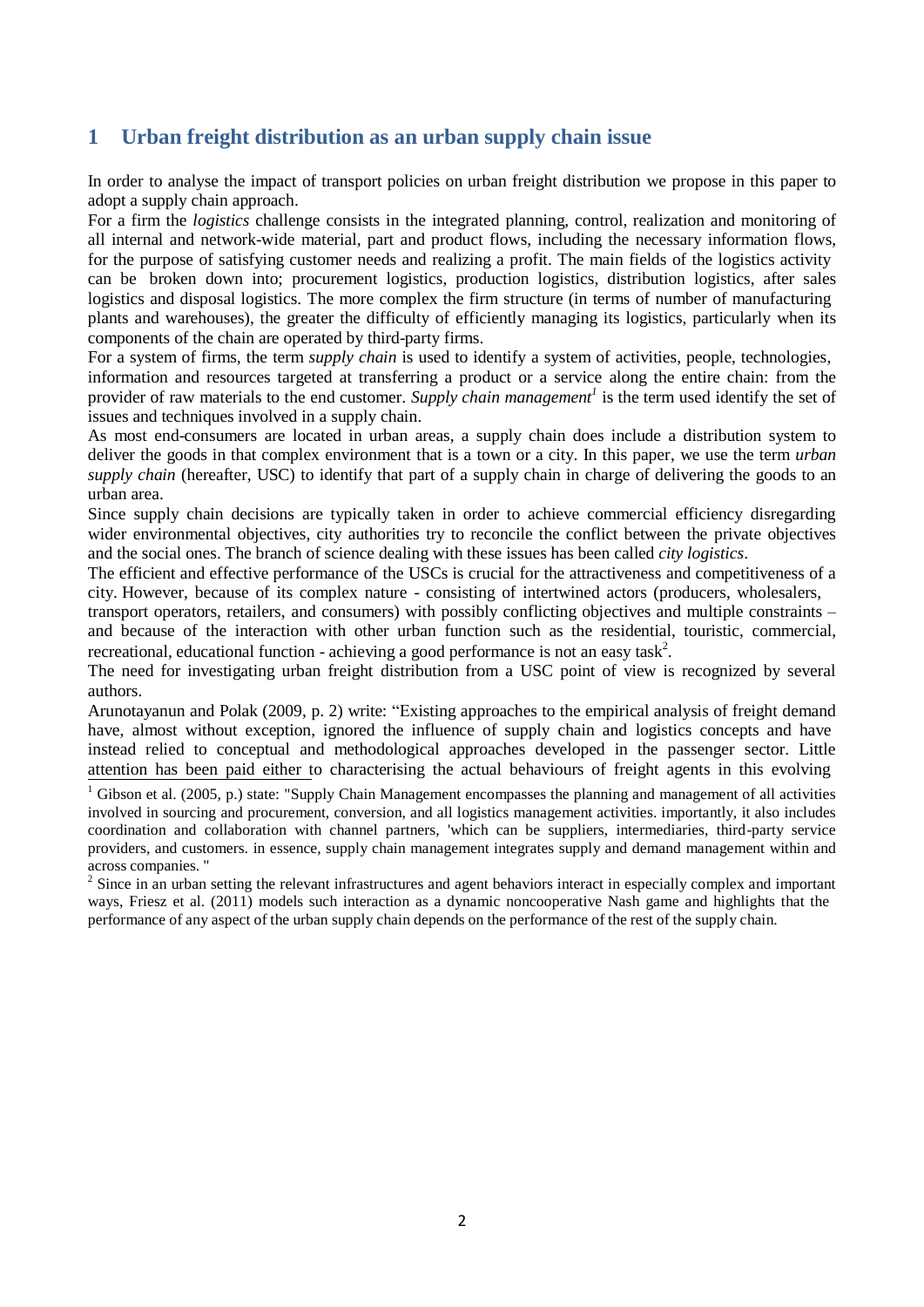structure of supply chains or to how to most effectively deploy modern demand modelling techniques to accommodate these complexities. Hence, little progress has currently been made in understanding and modelling freight agents' behaviours embraced with the supply chain concepts, leaving a large gap in this area of research." Such remarks, that Arunotayanun and Polak (2009) formulate having in mind intercity, business-to-business freight modelling, is also true, or we would dare to say, it is even truer for urban freight distribution because of the reasons that will be presented below. Aggregate models do have a value, but a deeper understanding of the supply chain dimension in which urban freight distribution takes place is essential to understand and forecast how a given set of policy or regulations affect goods distribution.

To similar conclusions arrive Browne and Gomez (2011) in a paper that investigate and quantify the impact of delivery restrictions on costs and environmental performance for a distribution operation. They state that their research "highlighted the importance of adopting a supply chain approach to the removal of restrictions and the need for public/private sector cooperation.".

This paper contributes to the existing literature by: a) characterizing the USCs; b) discussing how a USC can be modelled; c) showing how transport decisions are dealt within each USC; and analysing how USCs are affected by the many proposed freight transport policies.

## **2 Characterizing urban supply chains**

An initial classification of the USCs can be based on the product type (called, hence, product USC). The most common product types distributed in an urban area are:

- fresh fruit and vegetables;
- milk and dairy products;
- meat and fish;
- bread and pastry;
- dry food: including long-life packaged products and beverages;
- frozen food: including ice-cream products;
- clothing and footwear: including clothing and accessories besides fur industry and leather;
- pharmaceutical products;
- flowers;
- newspapers;
- home furnishing and electronics;
- stationary and tobacco.

Important attributes of a USC relate to consignment frequency, consignment time, consignment size and the possibility of consolidation with other product supply chains. As illustrated in Table 1, compiled drawing from the literature and from the authors' own field research (Marcucci and Danielis, 2008; Danielis et al., 2010), such attributes are quite differentiated between product USC.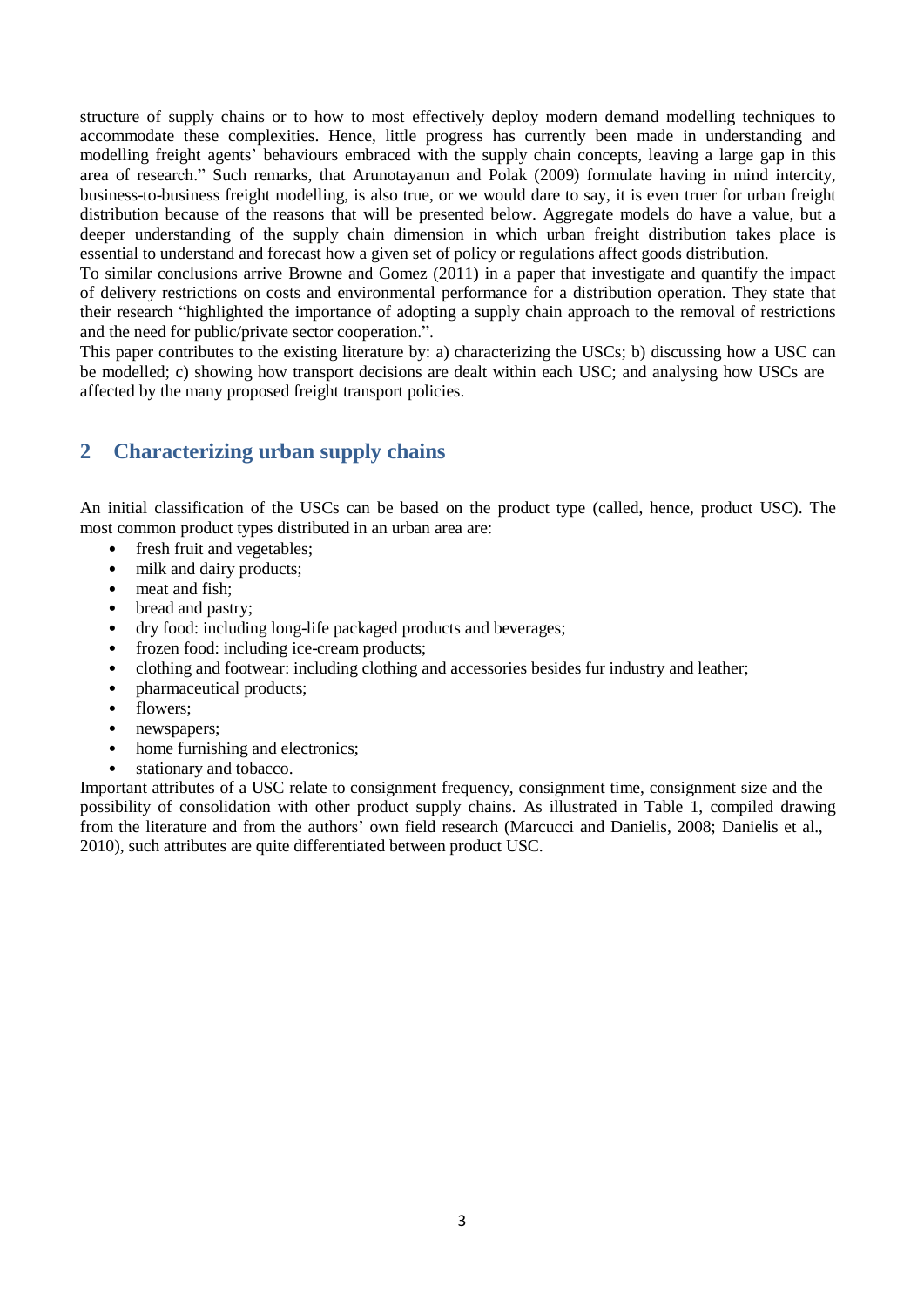| Table 1 - Product USC and their characteristics |  |  |
|-------------------------------------------------|--|--|
|-------------------------------------------------|--|--|

|                                    | Consignment<br>frequency | Consignment time | Consignment size | Possibility of<br>consolidation with<br>other product<br>supply chains |
|------------------------------------|--------------------------|------------------|------------------|------------------------------------------------------------------------|
| Fresh fruit and vegetables         | daily                    | fixed            | large            | no                                                                     |
| Milk and dairy products            | daily                    | fixed            | small            | no                                                                     |
| Meat                               | weekly                   | flexible         | large            | no                                                                     |
| Fish                               | daily                    | fixed            | large            | no                                                                     |
| Bread and pastry                   | daily                    | fixed            | small            | no                                                                     |
| Dry food and beverages             | weekly                   | flexible         | large            | no                                                                     |
| Frozen food                        | weekly                   | flexible         | small            | no                                                                     |
| Clothing and footwear              | seasonally               | flexible         | large            | yes                                                                    |
| Pharmaceutical products            | More than once a<br>day  | fixed            | small            | no                                                                     |
| Home furnishing and<br>electronics | monthly                  | flexible         | large            | yes                                                                    |
| Stationary and tobacco             | weekly                   | flexible         | small            | yes                                                                    |
| Newspapers                         | daily                    | fixed            | small            | no                                                                     |
| Flower                             | daily                    | flexible         | small            | no                                                                     |

Starting with consignment frequency, Table 1 indicates that the USC requiring the higher frequency, often more than once a day, is that distributing pharmaceutical products. In Italy the 17,000 pharmacies existing in 2006 were supplied almost exclusively by 138 wholesalers via 150 distribution centres (Dallari, 2006). The pharmacies share an electronic database with real-time listings of the quantity of products required by each pharmacy, and the information is transmitted via electronic data interchange and Internet. The up to 4-timesa-day consignments are performed by third parties hired and paid directly by the wholesalers using refrigerated trucks and multi-drop routing.

Fresh fruit and vegetables, milk and dairy products, fish, bread and pastry, and newspapers are supplied on a daily basis. The common feature of these USCs is that they need to guarantee that their products are fresh and new every day: this implies highly effective procurement systems. In the case of fresh fruits and vegetable and fish, the products might have also very distant origins. They arrive at the local wholesaler markets and, at least in Italy, they are directly bought by the retailers and carried to their shops using their own vehicles. Milk and dairy products, bread and pastry, and newspapers, are distributed by specialized wholesalers or local producers.

Meat, dry food and beverages, frozen food, and stationary and tobacco do not require daily supply but tend to be supplied on a (bi-)weekly basis. These products are typically distributed by specialized wholesalers serving more than one city with their own vehicles.

Home furnishing and electronics, and clothing and footwear tend to be consigned once a month or even once a season. In case of special needs, the consignments are arranged via couriers.

Consignment time varies also among USCs. The ones that require daily consignments are often characterized by fixed time requirements because the product has to be available on the shelf usually early in the morning.

The remaining USCs are more flexible: they can be consigned during the day or even during off-shopping hours.

As to the consignment size, this usually depends on the product type. Fresh fruit and vegetables, meat, fish, clothing and footwear, dry food and beverages, and home furnishing and electronics usually have large consignment sizes, where the remaining USCs have typically small consignment sizes.

With regards with the possibility of consolidation between different product supply chains, this is limited, to some extent, to clothing and footwear, home furnishing and electronics, and stationary and tobacco. These products are usually packaged and transported by third-party transport operators.

A second classification of the USCs can be based on the structure and organization of USC. The most common types of USC are illustrated in Figure 1.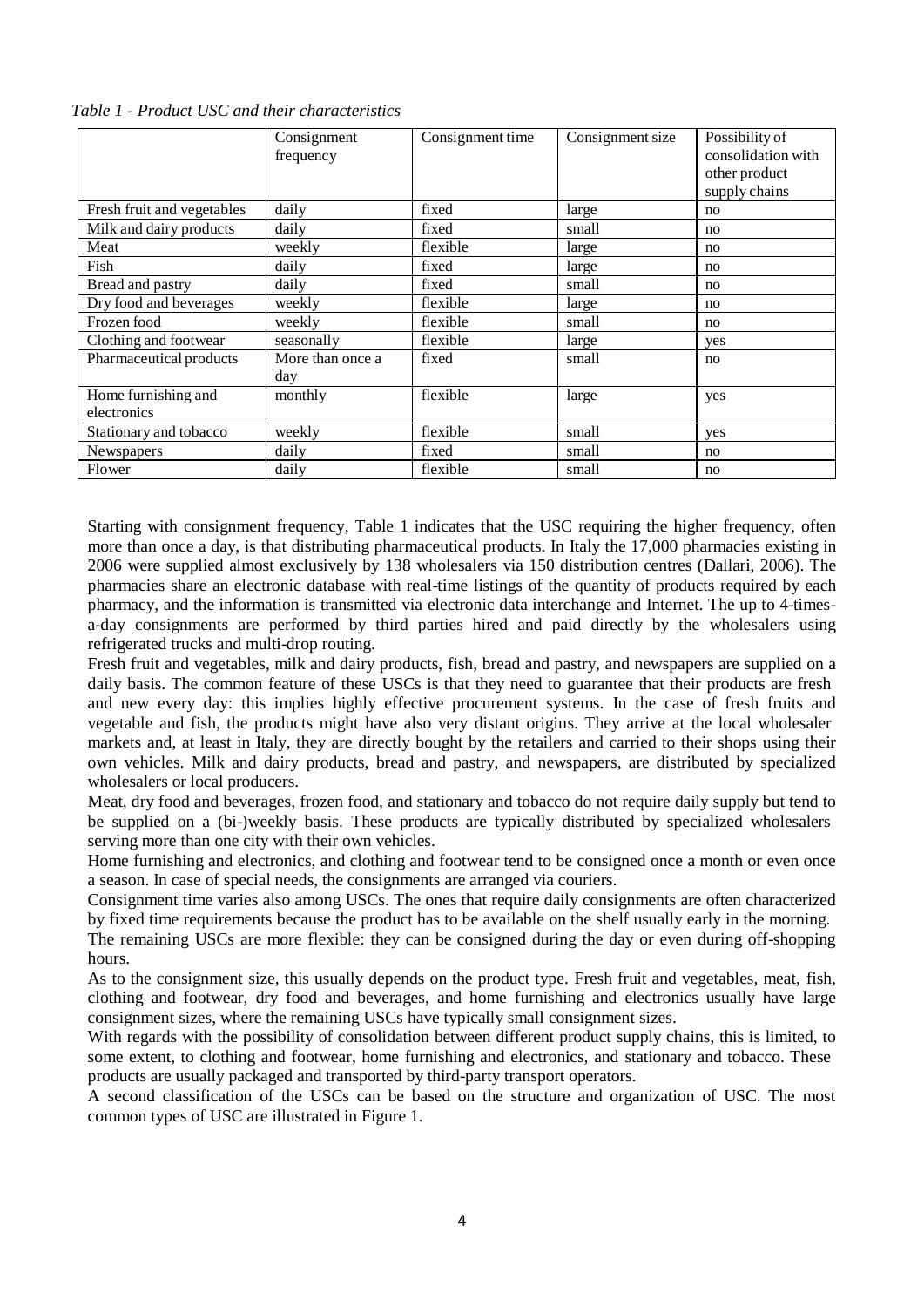*Figure 1 - Distribution channels of a generic supply chain. Source: authors' adaptation from Kotler and Armstrong (1999)*



A USC can be short, or direct (n° 1 in Figure 1). Examples of direct USCS can be found in the delivery of fresh fruit and vegetable, bread and pastry, clothing and footwear, pharmaceuticals and flowers. In such cases the producers sell their goods directly to retailers. This type of organization avoids intermediary costs but requires an effort by the producer or by the retailer in order to organize, via own-account or third-party, the transportation of the goods. This form of USC is typically used either for perishable and/or locally produced goods or when the consumers are willing to pay a premium price for goods that come directly from a specific producer.

If the production of the good is fragmented among many small firms, the producers can enhance bargaining power and increase logistics efficiency by joining in associations (or cooperatives) aimed at collecting and selling the product to the retailers ( $n^{\circ}$  2 in Figure 1). Similarly, if the retail system is fragmented in many small firms, the retailers may join in associations or cooperatives ( $n^{\circ}$  3 in Figure 1).

The vast majority of the products, however, are intermediated by wholesalers, including general- (cash and carry), single-brand and specialty-line wholesalers ( $n^{\circ}$  4 in Figure 1). They are independent intermediaries that buy goods from manufacturers and sell to retailers. Since they take title to the goods, they assume certain risks and can suffer losses if products are damaged, become out-of-date or obsolete, are stolen, or are nod sold. At the same time, because they own the products, they are free to develop their own marketing strategies including setting prices. Merchant wholesalers include full-service wholesalers and limited-service merchant wholesalers. Limited-service wholesalers include cash-and-carry wholesalers, truck jobbers, drop shippers, mail-order wholesalers, and rack jobbers. Wholesalers play often a central role in organizing a USC and on the delivery of the goods to the retailers' stores.

Alternatively, the intermediary function of a USC might be performed by agents and brokers (n°4).

Indeed, the complexity of the channels increases as the number of actors interacting along the distribution chain raises, implying, if channel members adopt mark-up strategies, higher management costs for producers and higher prices for consumers. However, a large number of intermediaries allows the producers to reach many target markets and the consumers to choose among broader assortments of products.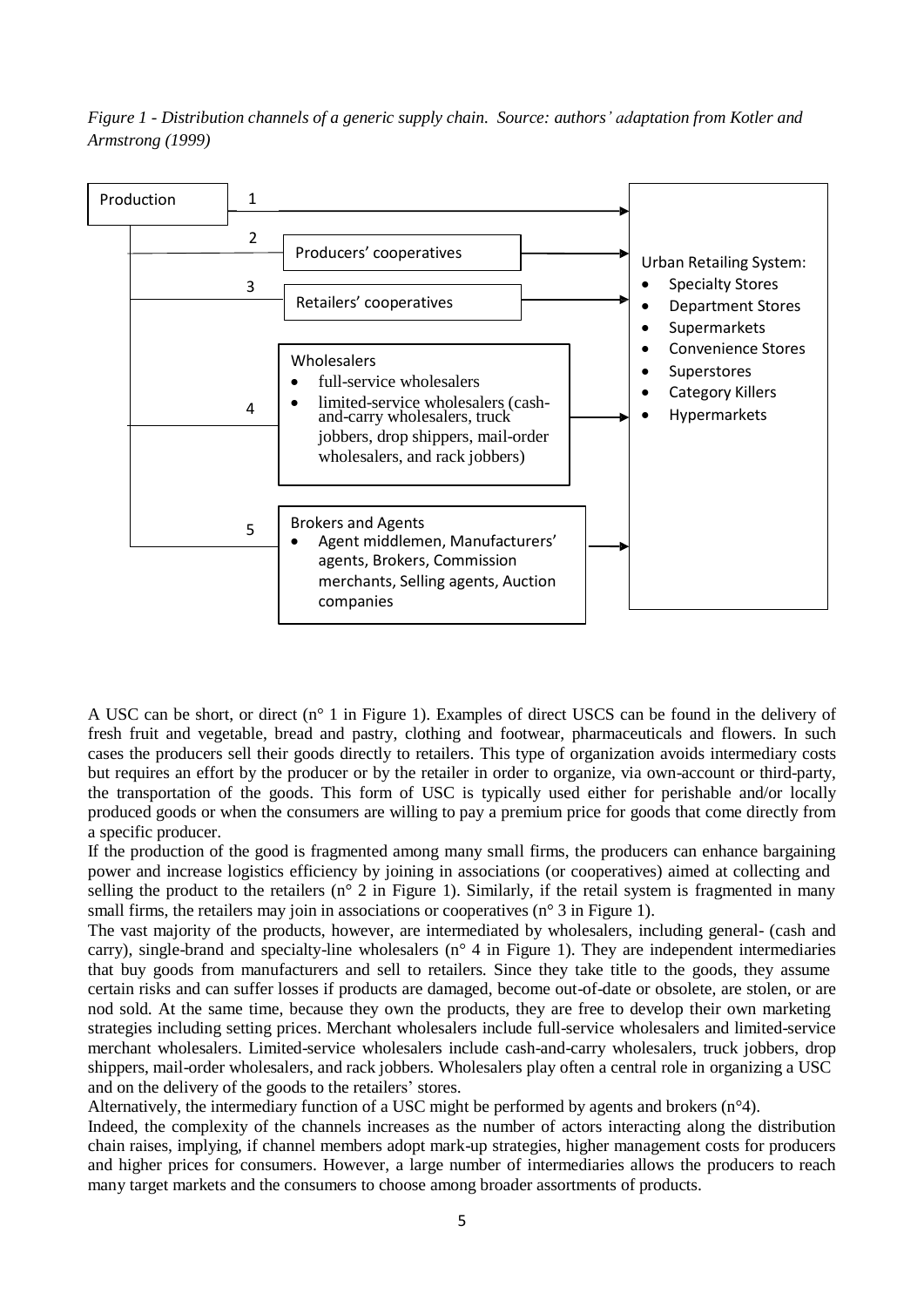Based on the literature and on the authors' field research, the five USCs types are associated with the product UCS as represented in Table 2.

| Type of USCs            | Product type                                                                                                              |
|-------------------------|---------------------------------------------------------------------------------------------------------------------------|
| 1 Direct supply         | fresh fruit and vegetables; bread and pastry; clothing and footwear; pharmaceutical<br>products; flower                   |
| 2 Wholesalers           | fresh fruit and vegetables; meat; fish; dry food and beverages; frozen food; clothing<br>and footwear; flower; newspapers |
| 3 Producer cooperatives | fresh fruit and vegetable; milk and dairy products; fish                                                                  |
| 4 Brokers and agents    | stationary; dairy products; dry food and beverages; frozen food                                                           |
| 5 Retailer cooperatives | pharmaceutical products                                                                                                   |

*Table 2 - Structure and organizational types of UCSs and product types*

It can be seen that some product types can be distributed via multiple structure and organizational types of USC. The most notable example is fresh fruit and vegetables.

A third classification of USCs focuses on the retail systems that supply the final consumer.

Two features differentiate the retail systems that distributed the goods in an urban area: dimension and property.

Originally, all goods where distributed via small, independent stores and few bigger regional stores. They were mostly family business with the owner working him\herself in the shop. In the last decades, such distribution systems has been complemented by stores organized and owned by retail groups (often, stock companies or cooperatives) offering one-stop–shopping for a wide variety of products in stores of different dimensions and complexity: convenience stores (less than 3,000 square feet); supermarkets (3,000 to 25,000 square feet); superstores (25,000 to 60,000 square feet); hypermarkets (above 60,000 square feet). The latter retail systems are characterized by large economies of scale, economies of scope and enhanced purchasing power which allows them to negotiate lower prices from their suppliers.

The size and the scope of the retail system has a strong influence on the procurement systems used. The small independent stores have small or no warehousing room. The goods are often delivered to them using small trucks. Usually they do not have a vehicle available and consignment take place during the shopping hours. On the contrary, a retail group has large warehousing space, vehicles and personal in charge of goods procurement (often procurement takes place at the group level not at the store level), and consignment size and time is chosen by the retailers on the basis of his\her own needs. Such features allow the retail groups to have higher consolidation levels, larger trucks, night time deliveries and, in general, a greater attention on the private efficiency of the procurement logistics.

Whereas family businesses specializes in specific products (all above product USC are possible), retail groups manage and offer many product USC at the same time.

To the above classification, two more retail systems should be added: a) the home retail system which delivers the goods bought on the internet directly to the consumer's house and b) the Ho.Re.Ca. (Hotel, Restaurant and Catering) system, where the end consumers directly consume a specific variety of goods, not a home, but in an hotel, restaurant, bar or cafe. Since the Ho.Re.Ca. system is often located in the historical centre of a city, the goods' procurement to this retail system has highly specific features.

### **3 Modelling the urban supply chain**

Within a supply chain coordination is the key feature. Lack of coordination imply: inaccurate forecast, low capacity utilization, excessive inventory and inventory costs, inadequate customer service, multiple inventory turns, bad time to market, slow order fulfilment response, bad quality, insufficient customer focus and poor customer satisfaction.

Coordination may take three forms: a) vertical integration; b) long-term contracts aimed at increasing the total SC profit, reducing the overstock/understock costs and sharing the risks among the partners; c) shortterm contracts.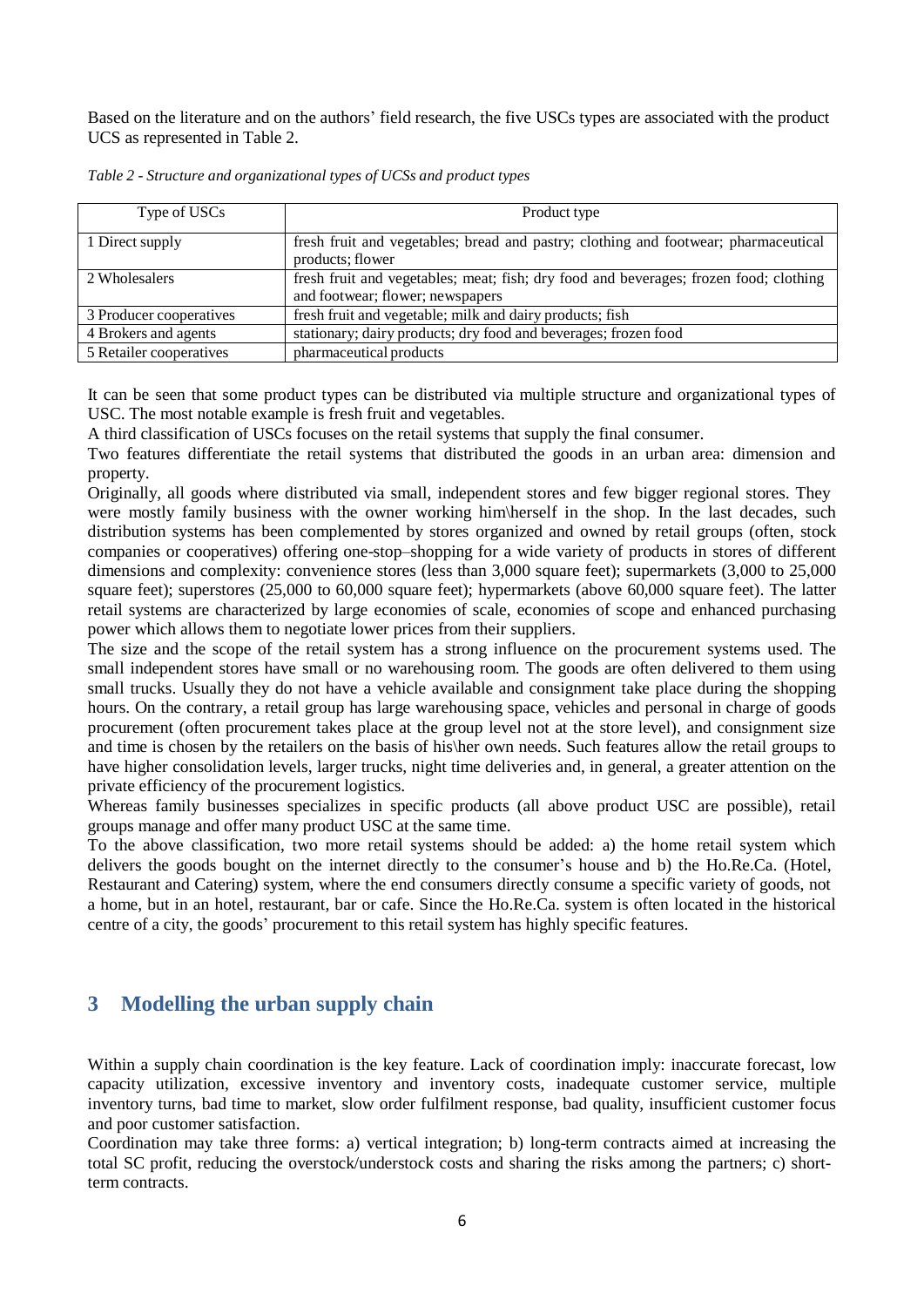The simplest USC is the direct producer-retailer supply chain. A successful producer-retailer relationship is crucial for the efficiency of an urban distribution system. It has been shown that the optimal results, both from private and system point of view, are obtained when the strategies of the two actors are coordinated (Goyal,1976). This requires that both the vendor (producer) and the buyer (retailer) make their data available to the other party to better plan the inventory management activities and that they agree on how to share the extra-profits gained via the inventory cost reduction. Full cooperation takes place in practice also when the vendor is authorized to manage the inventory levels of the buyer, taking decisions about the order quantity, the timing of the order, the reorder point and the replenishment of inventory. Such a case is termed the vendor-managed inventory system and allows the vendor to assume responsibility for maintaining inventory levels and determining order quantities for its customers. The vendor-managed inventory system has proven to be particularly beneficial for products having high demand variance and high outsourcing costs. In such a system, the operations of the vendor and buyer can be integrated through information sharing by using the information technologies such as electronic data interchange or internet-based protocols. The vendor can use this information to plan production, schedule deliveries, and manage inventory levels at the buyer. Formally the problem can be modelled as a joint economic lot size model so that system costs are reduced and capacity utilization is increased. These benefits of the vendor-managed inventory system have been widely recognized in different industries, especially in the retail industry (Wal-Mart, Kmart and JCPenny). Modeling the optimal solution of this inventory control problem requires making some assumptions about:

- the demand: whether it is deterministic (external demand at each designated activity are known in advance with certainty) or stochastic (demand is assumed known up to a given probability distribution) and whether unsatisfied demand can be backlogged or not (unsatisfied demand is not retained);
- the supply chain: whether it is a single-product or a multi-product one;
- the time dependency of the problem: whether the parameters of the problem are stationary or not over time;
- the inventory position of each actor: whether it can be periodically reviewed or not.

Various types of coordination mechanisms have been used in supply chain coordination literature such as quantity discount, credit option, buy back/return policies, quantity flexibility, commitment of purchase quantity, etc..

Coordinating USC partners is not an easy task, since it requires: sharing strategic information, defining a common data collection methodology, and monitoring and measuring the management performance on the basis of the profits of the USC as a whole and not of the profits gained by each partner. A graphical illustration of difficulties is presented in Figure 2.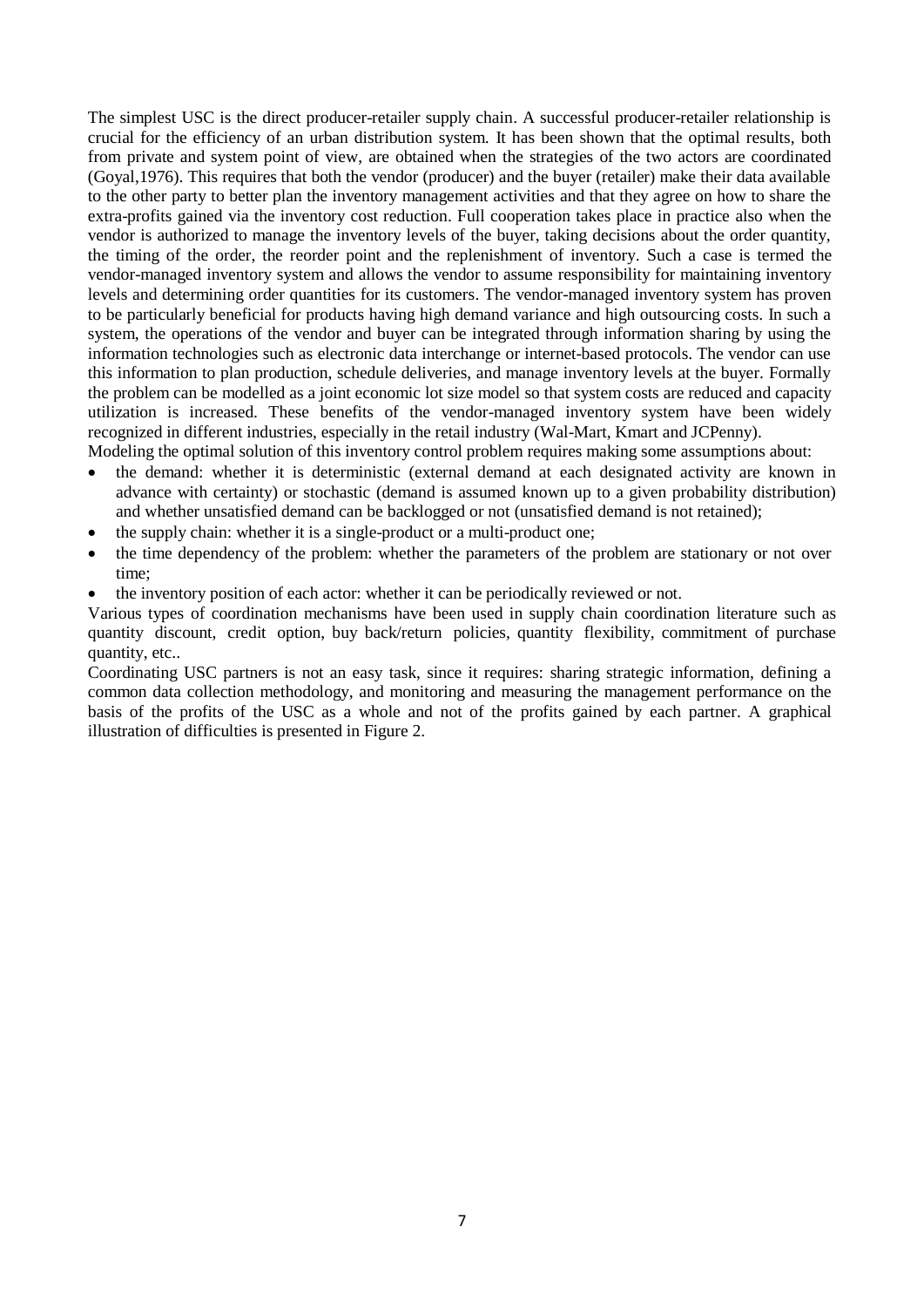

*Figure 2 – Coordination issues. Source: Arshinder et al. (2008 p. 329)*

In the real world, unless both parties represent components of the same company, cooperation might not prevail since there is often a superior/subordinate relationship inherent in the situation where the dominant party prefers her/his priorities to lead the solution. As a result, decentralized modelling of the problem is necessary. Two models can be envisaged: a vendor-driven decentralized model and a buyer-driven decentralized model.

In a vendor-driven decentralized model, the vendor has the greater channel power and makes decisions (e.g. supply, replenishment, manufacturing etc.) independently to maximize its individual profit. Consequently, the buyer takes decisions subject to the vendor's optimal decisions. A vendor-driven decentralized model consists of two sub-problems: 1) the vendor maximizes its profits subject to his constraints, and 2) the buyer maximizes its profits subject both to his constraints and to the vendor's optimal decisions.

The opposite takes place in the buyer-driven decentralized model.

Without coordination between the vendor and buyer, a decentralized vendor-buyer system is profit inefficient because double marginalization takes place, since each party makes decisions considering only a portion of the total system profit. In fact, the decentralized model is used as a benchmark to evaluate the increase in efficiency deriving from the various coordination mechanisms.

In real markets, however, the issue is even more complicated because each buyer is typically supplied by many producers and each supplier generally serves many buyers. As a result, the joint economic lot size optimization problem requires to coordinate the deliveries carried out by the suppliers' network to the buyers' network and to take into account not only the inventory but also the transportation costs (Kim and Goya, 2009).

The supply chains comprising the producers' cooperatives or the retailers' cooperatives, depicted in Figure 1, represent a potential coordinating network to optimize inventory and transportation decisions.

The models discussed above mainly focus on the integration between two levels. But a supply chain can be made of more than two levels and its scope can be much larger. Technically, the models dealing with the optimization of the inventory and supply activity of more than two levels are called multi-echelon models. The most common notion of a multi-echelon inventory system is one involving a number of retail outlets (stores, facilities, installations, bases) to satisfy customer demands for goods and which, in turn, act as customers of higher-level wholesale activities (warehouses, depots, factories). The wholesale activities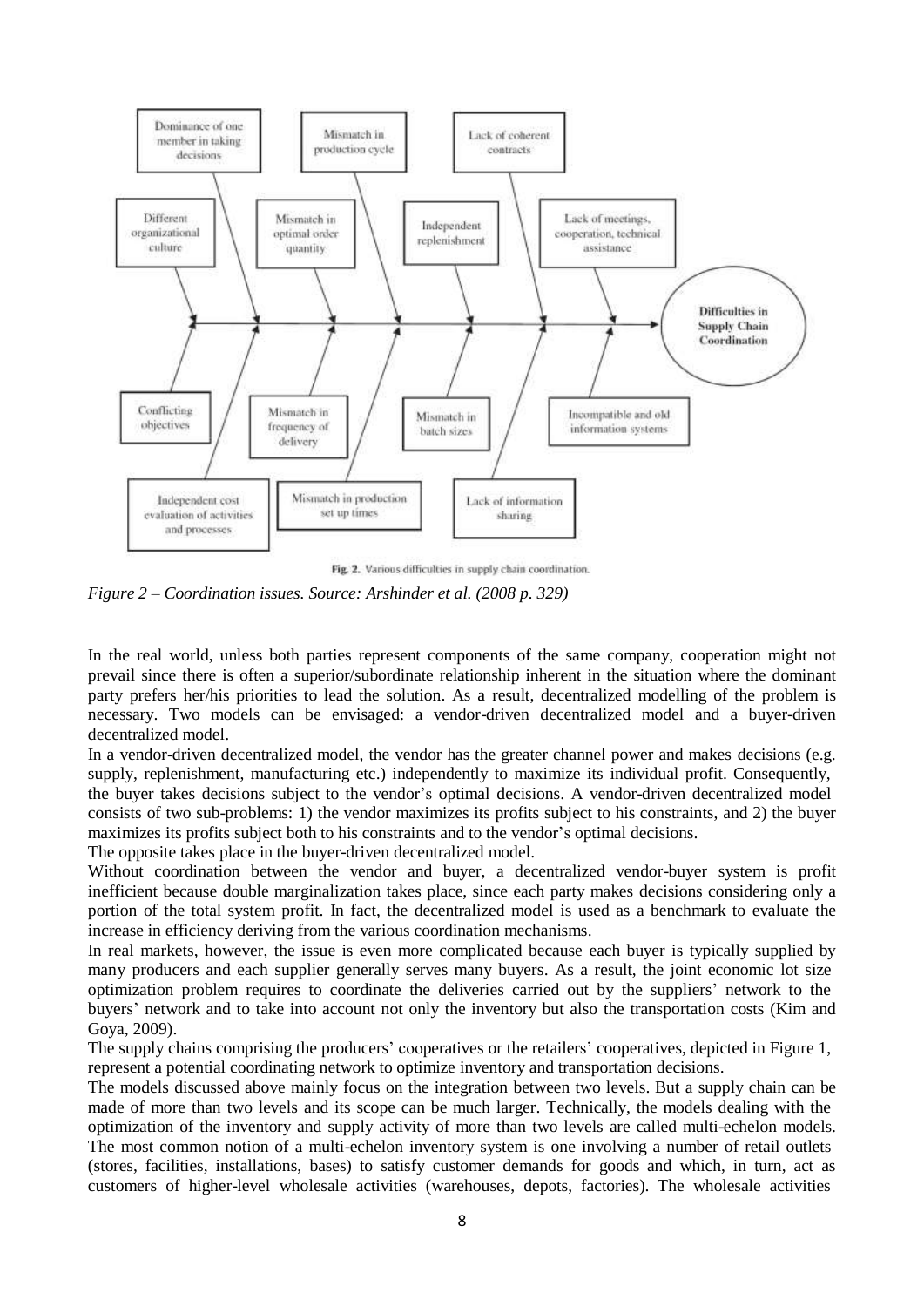themselves may be customers of still higher-level wholesale activities or production facilities. It is important to note that the system might pertain to a single product such as a particular kind and brand of food, but that for the same grocery store a different product may have a completely different structure (there may be a different factory, or no regional warehouses, or a different mix of retailers, etc.). A multi-echelon inventory system can be portrayed as a directed network wherein the nodes represent the various activities or facilities in the system and the linkages represent flows of goods and information. If the network has at most one incoming link for each node and flows are acyclic (that is there are no loops in the network), it is called "arborescence" or inverted tree structure (Figure 3). Although much more complex interconnected systems of facilities can exist (a retailer may obtain resupply from more than one wholesaler, or a wholesaler may procure from more than one factory, or a retailer may sometimes supply another retailer), most of the work in multi-echelon inventory theory has been confined to arborescence structures (Clark, 1972).



*Figure 3 – Graphical representation of an "arborescence" or inverted tree structure.*

As in the vendor-managed inventory system, the problem consists in managing the inventories throughout the entire supply chain so that for any echelon the stocking level should be planned taking into account not only its own inventory position but also the inventory of all the downstream echelons. The optimal planning of the inventory level for each echelon should not be determined on the basis of the demand information derived from the next downstream echelon, but on the demand from the end consumers, reducing the demand variability and, consequently, the inventory costs. Yang and Wee (2001), for instance, show that the integrated approach results in a significant cost reduction compared to that of independent decision making by each individual entity of the supply chain. Their model however, does not explain how the increase in cost at retailer level is to be compensated due to implementation of the integrated policy.

Having identified from a theoretical point of view how a USC can be modelled, we turn in the next section to the description of some real world example, concentrating mainly on the transportation features.

### **4 Urban supply chains and the organization and performance of the transportation activities**

The structure of the USC influences the transport organization. In the following subsection it will be described which transport decisions are taken by which actor of the supply chain with regards to whether to be involved in the delivery\procurement of goods or to leave it to other actors of the supply chain or to specialized third-party transport operators. When an actor decides to be part of goods delivery\procurement, s\he needs to buy a vehicle or use her\his own car. The question is then which vehicle(s) will be bought in terms of size and type of engine (diesel, electric, alternative fuels). Next, it is interesting to know how efficiently the vehicle is used in terms of load factor.

In a research project carried out at the University of Trieste, various product supply chains have been studied and a field survey has been made, mostly in Rome and in Trieste, to answer these research questions.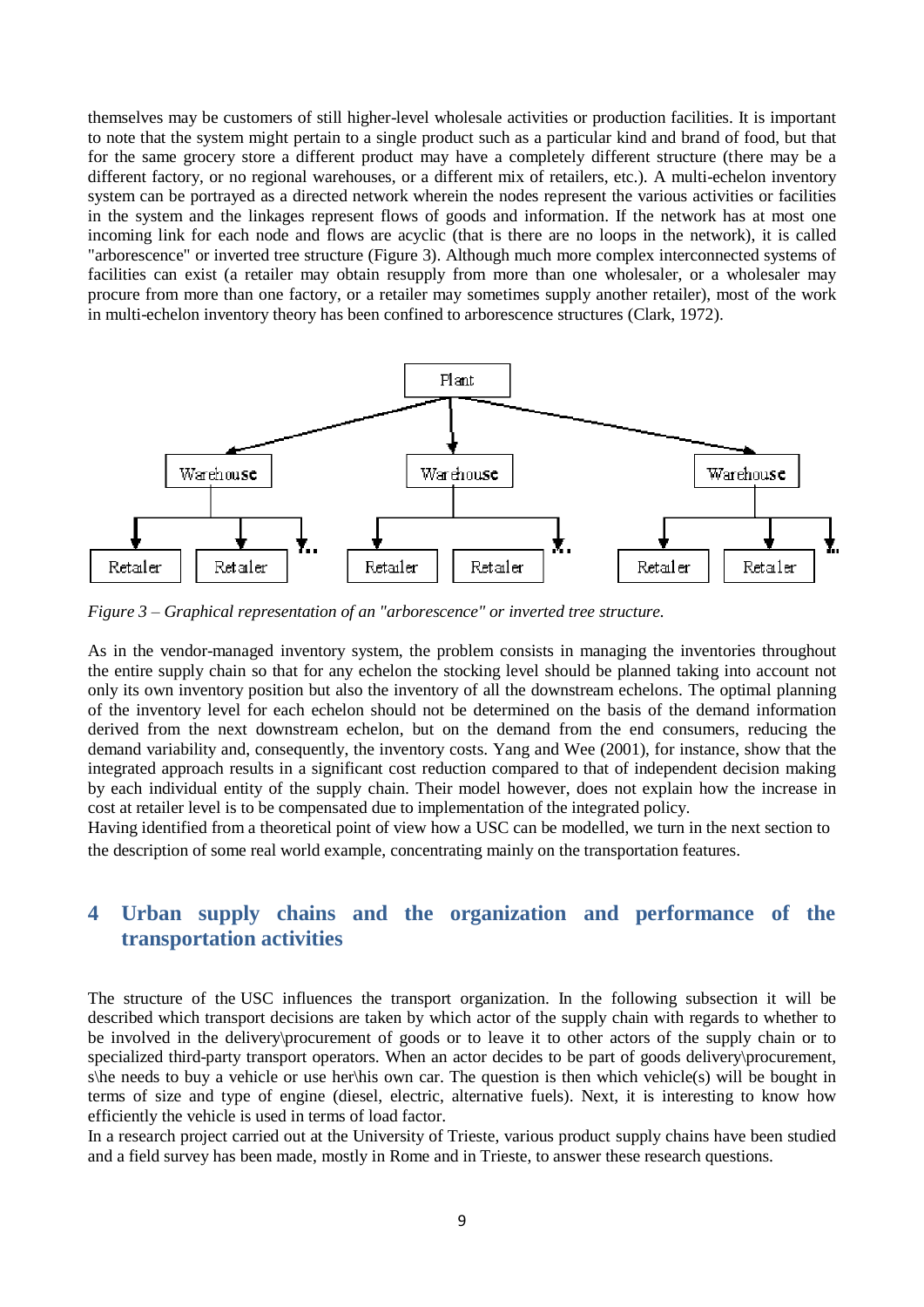Generally, three actors of the supply chain were interviewed: the producer, the wholesaler and the retailer. For the details about each chain refer to Danielis (2013). As an example, we report in Figure 3 the structure of the food supply chain.



Legenda: OA = own account; TP = third-party transport; OAp, OAw, OAr = producer's own account, wholesaler's own account and retailer's own account

#### *Figure 4 – Actors and transport relationships in the food supply chain*

The food supply chain is one of the more complicated. The producers buy inputs from other suppliers or wholesales. The delivery is performed by transport operators or own-account by the wholesaler. Producers deliver their goods with own vehicles or using third-party transport operators to the wholesaler, to the retailers and to end consumers. Some producers deliver also to supermarkets, usually with own vehicles.

The wholesalers buy the goods from the producers. The procurement is performed with own vehicles, by third party transport operators and with the producers' vehicles. The wholesalers deliver the goods to the retailers, to supermarkets and to other wholesalers. The wholesalers normally make use of their own vehicles, only sometime the make use of third-party transport operators.

The food retailers buy directly from the producers, transporting the goods with their own vehicles or with the producers' vehicles. Alternatively, they buy from the wholesaler with deliveries made by the wholesalers' vehicles or by third-party transport operators. Furthermore, they buy from the supermarkets or other retailers, with own vehicles or third-party transport operators' vehicles.

In our sample, two out of ten retailers consign using own vehicles their products also to the end consumer. When a third-party transport operator is hired, the sender is in charge of organizing the delivery. Note that own-account transport relative to third-party transport tend to prevail in the food USC.

#### *The degree of transport outsourcing.*

The survey allowed us to estimate the degree of transport outsourcing across urban product supply chains, using as an indicator the number of weekly deliveries made via own-account or third-party. As reported in table 3, the results are quite differentiated among USCs.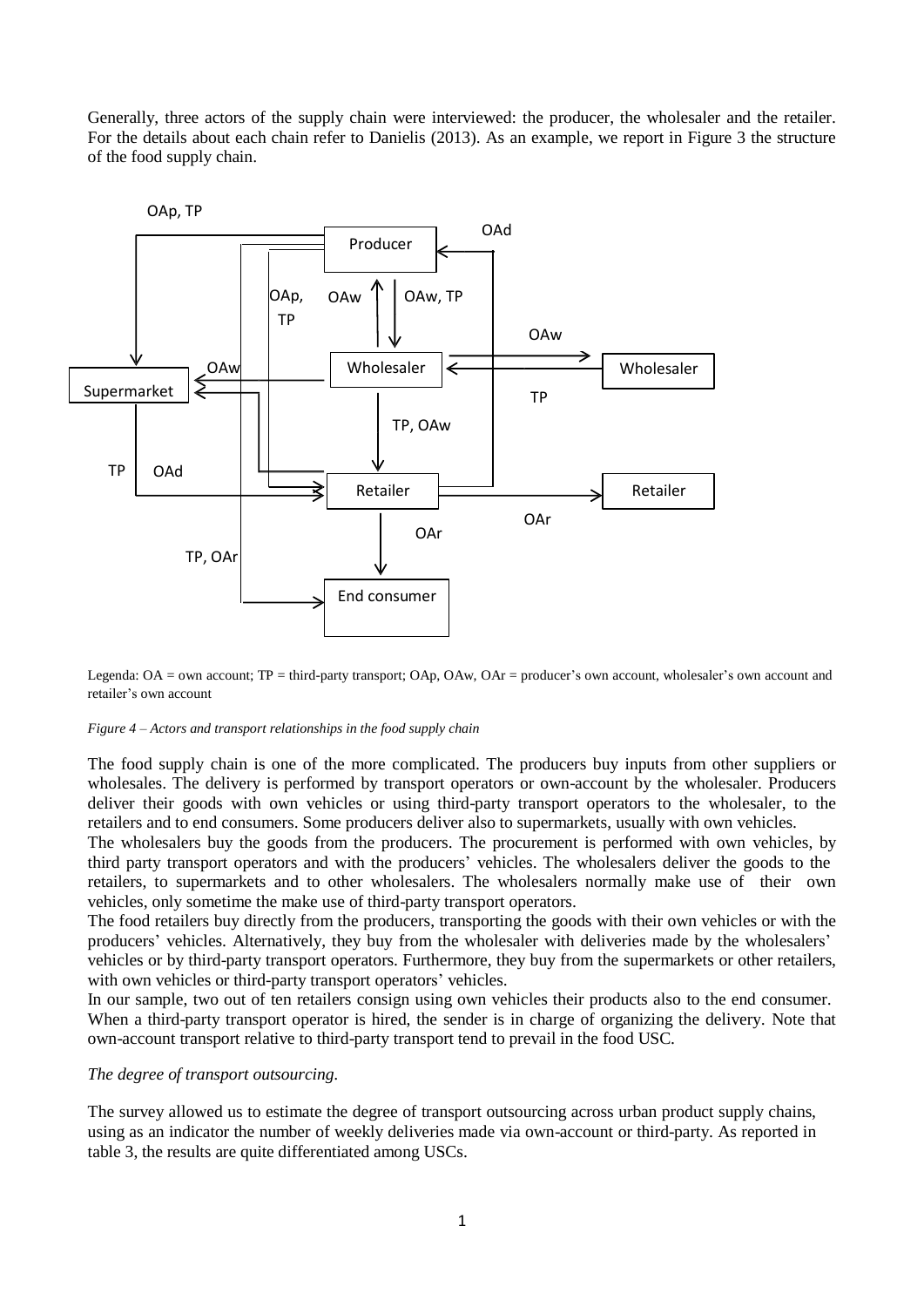*Table 3 – % of weekly deliveries made via own-account or third-party*

| Urban supply chains            | % own account | % third party |
|--------------------------------|---------------|---------------|
| Clothing and shoes             | 12,5          | 87,5          |
| Food: sweets and diet food     | 71,4          | 28,6          |
| Fresh food                     | 46,2          | 53,8          |
| Ice cream                      | 0,7           | 99,3          |
| Frozen food                    | 78,4          | 21,6          |
| Dry food                       | 79,6          | 20,4          |
| Fresh fish                     | 71,4          | 28,6          |
| Drink and beverages            | 47,9          | 52,1          |
| Alchoolic bevarages            | 87,9          | 12,1          |
| Stationary                     | 99,3          | 0,7           |
| Flowers and plants             | 76,3          | 23,7          |
| Construction material          | 6,6           | 93,4          |
| Furniture                      | 50,0          | 50,0          |
| Printing material              | 0,0           | 100,0         |
| Drugs and beaty products       | 81,1          | 18,9          |
| Electric and computer products | 49,7          | 50,3          |
| Newspapers and tobacco         | 100,0         | 0,0           |

In the interviewed sample, USCs in which the use of third-party transport operators by and large prevails are: clothing and footwear, frozen food, building material and publishing. The USCs in which own account prevails are: bread and sweets, frozen foods, dry foods, wines and liquors, stationery, flowers and plants, drugs, tobacco and newspapers, and the fish cool. The delivers are made in similar percentages by own account or third-party transport operators in these USCs: fresh food, soft drinks and minerals, furniture, and electrical and computer science.

A specific section of the survey asked for reasons why own-account or third party transport are chosen or not chosen. The results are reported in Tables 4 and 5.

| Motivation               | Food         | Furni-         | Beve-       | Statio-  | Pharma-   | Flow-          | Constr.  | $Elect. \&$ | Ave-          |
|--------------------------|--------------|----------------|-------------|----------|-----------|----------------|----------|-------------|---------------|
|                          |              | ture           | rages       | nary     | ceuticals | ers            | material | Comput.     | rage          |
| Control over service     | 21           | 27             | 27          | 44       | 17        | 22             | 22       | 8           | 22            |
| quality                  |              |                |             |          |           |                |          |             |               |
| Direct relationship with | 29           | 22             | 32          | 22       | 17        | 31             | 17       | 11          | 25            |
| customers                |              |                |             |          |           |                |          |             |               |
| Joint services           | 6            | 17             | $\mathbf Q$ | 11       | 11        | 9              | 17       | 33          | 13            |
| Advertisement            | $\mathbf{r}$ | 8              |             | $\Omega$ | $\Omega$  | $\overline{2}$ | $\Omega$ | 3           | 4             |
| Cheaper than T-PTO       | 12           | 8              | 6           | 6        | $\theta$  | 18             | 28       | 15          | 11            |
| Previous investments     | 5            | $\overline{2}$ | 12          | $\Omega$ | 50        | $\theta$       | 11       | 6           | $\mathcal{I}$ |
| Joint inventory and      | 15           | 8              | 6           | $\Omega$ | $\Omega$  | 16             | 6        | 11          | 11            |
| transport management     |              |                |             |          |           |                |          |             |               |
| Fiscal advantages        | 3            | 5              |             | 11       | $\Omega$  | $\overline{2}$ | $\Omega$ | 9           | 3             |
| Checks on quality and    | 3            | 3              | 6           | 6        | 6         | $\Omega$       | $\Omega$ | 3           | 4             |
| prices                   |              |                |             |          |           |                |          |             |               |
| Column total             | 100          | 100            | 100         | 100      | 100       | 100            | 100      | 100         | 100           |

*Table 4 – Advantages of performing own-account transport (54 interviews)*

Table 4 shows that on average maintaining a direct relationship with the customer and controlling over the service quality are the most important factors in the decision to perform own account transport instead of using third party transport operators. Performing joint services, managing joint the warehouse and transport and purely economic reasons are of secondary importance. Even less relevant are the possibility of carrying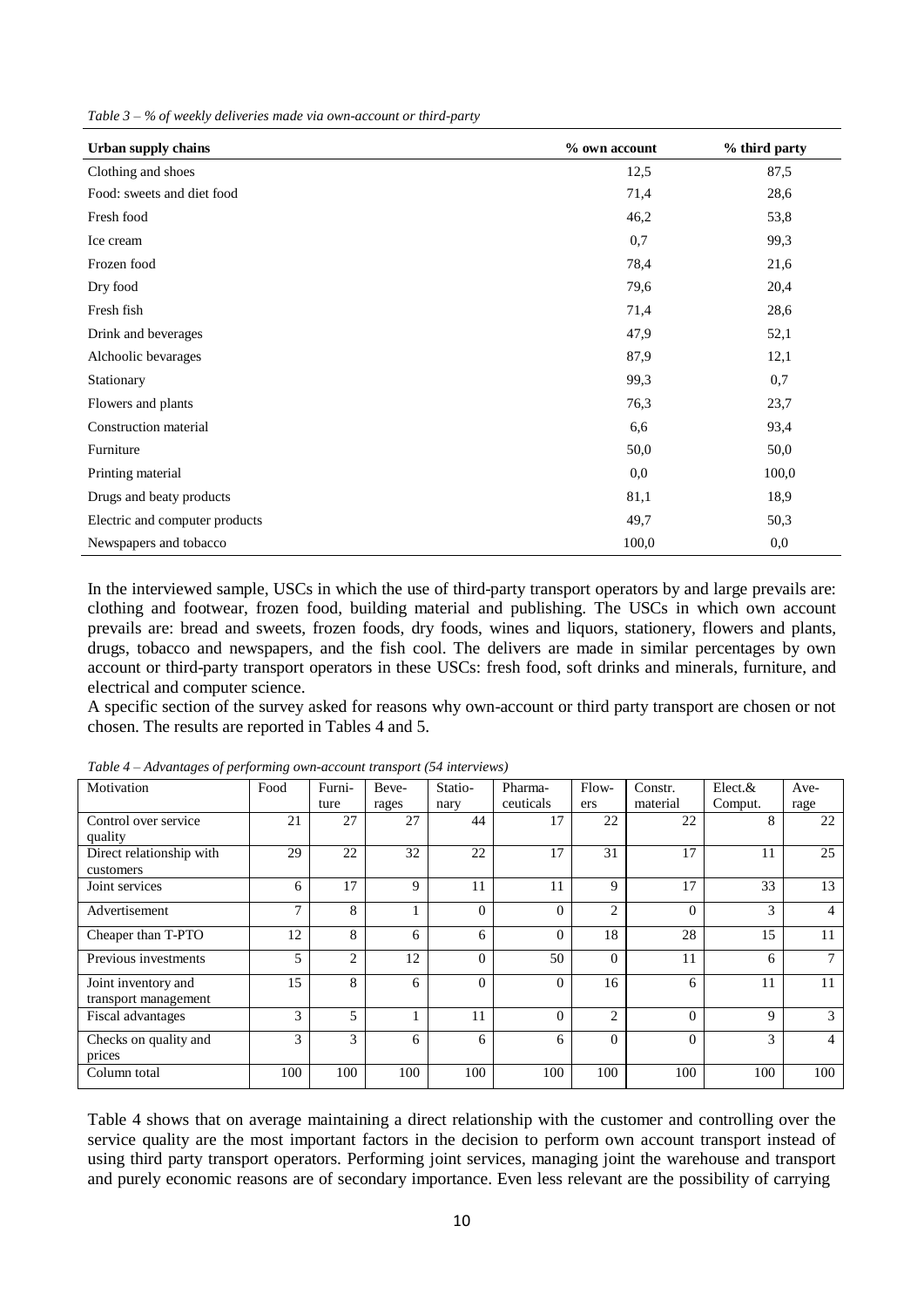advertisements in the vehicles, fiscal advantages, the locked-in situation of having already made the investments and the possibility of performing checks on quality and prices at the customer store. The answers, however, vary among supply chains. The pharmaceutical wholesalers deem as an important motivation the fact that previous investments have already been made. In the electronics and computers supply chain the possibility of performing joint services when delivering the goods is seen as relevant. For the construction materials supply chain the economic advantages are very large. In the flower and in the beverages supply chain the direct relationship with the customers is considered extremely important.

| Motivation     | $C$ loth $\&$ | Food           | Furni- | Beve-          | Statio-        | Print-         | Pharma-        | Folw-    | Constr.       | $Elect. \&$ | Ave. |
|----------------|---------------|----------------|--------|----------------|----------------|----------------|----------------|----------|---------------|-------------|------|
|                | shoe          |                | ture   | rages          | nary           | ing            | ceuticals      | ers      | material      | Comput.     |      |
| Need to have a | $\Omega$      | $\mathcal{I}$  | 6      | 8              | $\Omega$       | 14             | 10             | 16       | 14            | 31          | 11   |
| person in      |               |                |        |                |                |                |                |          |               |             |      |
| charge         |               |                |        |                |                |                |                |          |               |             |      |
| Need for       | 29            | 20             | 15     | 25             | $\Omega$       | $\theta$       | 36             | 29       | 25            | 5           | 20   |
| drivers        |               |                |        |                |                |                |                |          |               |             |      |
| More           | 29            | 8              | 10     | 21             | $\overline{0}$ | 43             | 12             | $\Omega$ | 13            | 3           | 11   |
| expensive than |               |                |        |                |                |                |                |          |               |             |      |
| T-PTO          |               |                |        |                |                |                |                |          |               |             |      |
| Buy a vehicle  | 43            | 40             | 56     | 26             | 57             | $\overline{0}$ | 33             | 50       | 34            | 39          | 38   |
| Lower service  | $\mathbf{0}$  | $\overline{2}$ |        | $\Omega$       | $\mathbf{0}$   | $\theta$       | $\Omega$       | $\Omega$ | $\mathcal{I}$ | $\Omega$    |      |
| quality        |               |                |        |                |                |                |                |          |               |             |      |
| Unsuitable for | $\theta$      | 21             | 11     | 18             | $\Omega$       | 43             | 7              | 6        | $\mathcal{I}$ | 12          | 15   |
| long distances |               |                |        |                |                |                |                |          |               |             |      |
| Inventory      | $\Omega$      | $\overline{2}$ |        | $\overline{2}$ | 43             | $\theta$       | $\overline{2}$ | $\Omega$ | $\Omega$      | 10          | 3    |
| management     |               |                |        |                |                |                |                |          |               |             |      |
| not feasible   |               |                |        |                |                |                |                |          |               |             |      |
| Column total   | 100           | 100            | 100    | 100            | 100            | 100            | 100            | 100      | 100           | 100         | 100  |

*Table 5 – Disadvantages of performing own-account transport (58 interviews)*

Turning to the disadvantages of performing own-account transport, buying and maintain a vehicle and the need for a driver are considered the most relevant. Also a disadvantage is its unsuitability for long distances and the need to have a person in charge of organizing deliveries. It may also turn out disadvantageous from an economic point of view. The effect on service quality and the increased difficulty of running a warehouse are not seen as a disadvantage. Also for the disadvantages, there is large variation among product supply chains. The need of having a person in charge of managing the deliveries is seen as a disadvantage especially in the electronic and computer supply chain. The need of hiring drivers is felt as a problem primarily in the pharmaceutical supply chain. The printing material supply chain deems that the own-account is more expensive and unsuitable for long distances, while the negative effect on inventory management is felt in the stationary supply chain.

#### *The degree of efficiency in the use of the own- account vehicles*

The general question of measuring the private and social efficiency of a USC will be deal with in the last section. At this point we focus specifically on some aspects of efficiency in the use of vehicles. In the sample the average number of vehicles is equal to two for manufacturers, four for the wholesalers and one for retailers. The producers have vehicles registered on average in 2004 (7 years old, since the survey took place in 2010), the wholesalers in 2005 and the retailers in 2003. Regarding the fuel type, diesel vehicles are mostly used by all stakeholders. The loading rate has been estimated both for procurement and delivery (Table 6 and 7).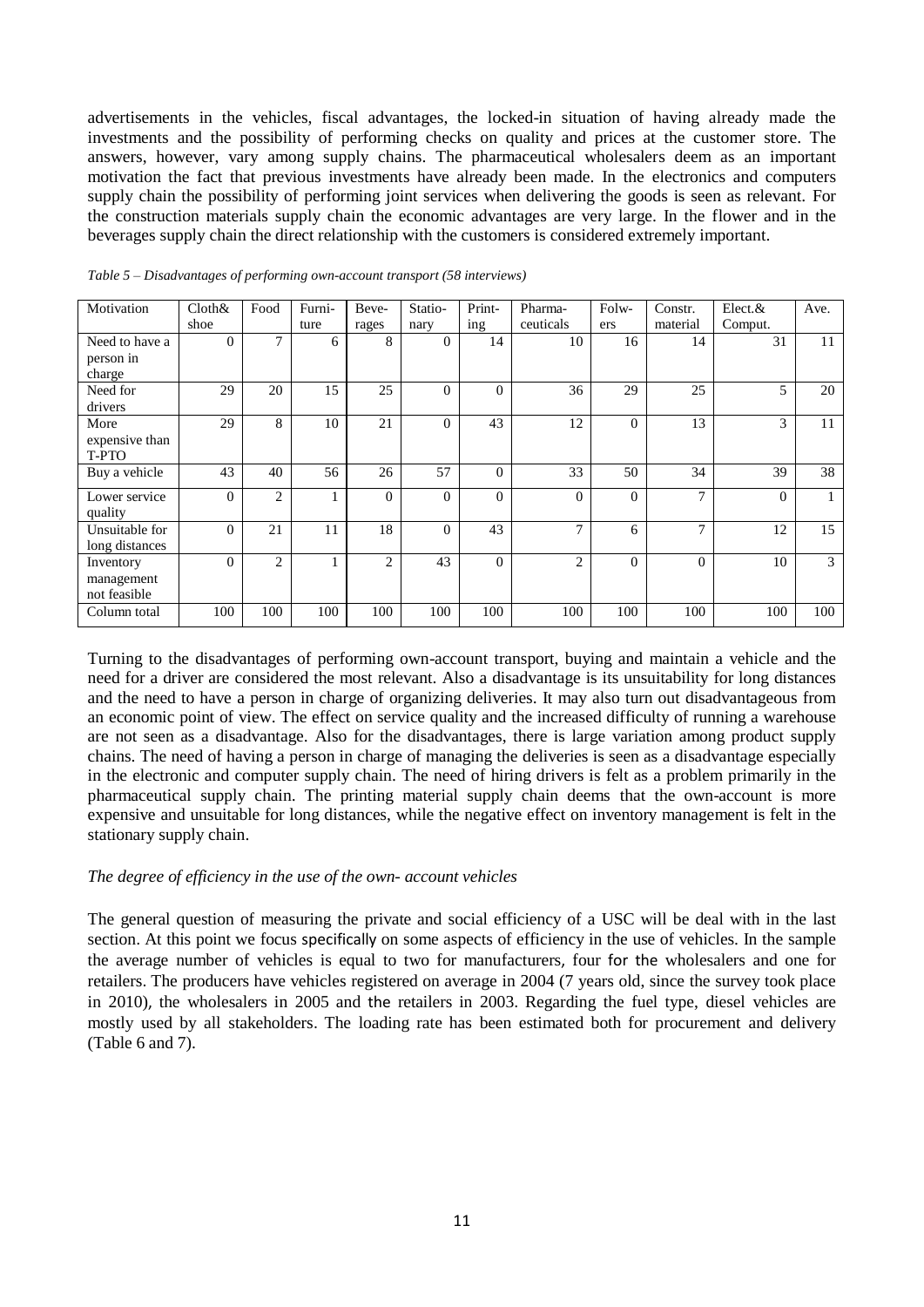*Table 6 – Loading rate for own-account vehicles in procurement*

| <b>Urban supply chains</b>     | Producer | Wholesaler | <b>Retailer</b> |
|--------------------------------|----------|------------|-----------------|
| Clothing and shoes             |          |            | 50%             |
| Food: sweets and diet food     | 15%      |            |                 |
| Fresh food                     |          | 23%        | 62%             |
| Frozen food                    | 50%      | 50%        |                 |
| Dry food                       | 90%      |            | 33%             |
| Dry food                       |          |            | 65%             |
| Drink and beverages            |          | 50%        | 75%             |
| Flowers and plants             | 50%      |            | 80%             |
| Furniture                      | 72%      |            |                 |
| Drugs and beauty products      |          | 60%        |                 |
| Electric and computer products |          | 17%        |                 |
| Average value                  | 55%      | 40%        | 61%             |

*Table7 – Loading rate for own-account vehicles in distribution*

| <b>Urban supply chains</b>     | Producer | Wholesaler | <b>Retailer</b> |
|--------------------------------|----------|------------|-----------------|
| Food: sweets and diet food     | 70%      |            |                 |
| Fresh food                     |          | 80%        |                 |
| Frozen food                    | 50%      | 80%        |                 |
| Ice cream                      | 75%      |            |                 |
| Dry food                       |          | 40%        | 100%            |
| Drink and beverages            | 100%     | 78%        |                 |
| Alcoholic beverages            |          | 78%        | 43%             |
| Flowers and plants             | 50%      | 100%       | 10%             |
| Construction material          |          | 100%       |                 |
| Furniture                      | 85%      | 100%       |                 |
| Drugs and beauty products      |          | 50%        |                 |
| Electric and computer products |          | 60%        |                 |
| Average value                  | 72%      | 77%        | 51%             |

It results that in procurement the average loading rate for own account is equal to 61% for retailers, 55% for producers and 40% for wholesalers. In particular, the retail chains of flowers and plants and wines and liquors have a higher rate of supply, whereas it is significantly lower than the dry food. The producers have high loading rates in the procurement of dry food and furniture. The wholesalers, instead, have a rate high enough only in the case of pharmaceuticals, equal to 60%, while in other chains the value is lower.

Given that the use of their own account with respect to the third party responds to a variety of needs - such as the characteristics of the product and the requirements of speed, the length of the paths, etc.., - retailers and manufacturers are in procurement more efficient from the standpoint of the loading rate than wholesalers.

In distribution, the picture is rather different. First of all, note that the wholesale use own account much more often than producers and retailers. It is therefore very interesting and meaningful that the loading rate of own account vehicles is the highest for wholesalers, compared to producers and retailers, which is 77%. Namely, the phase of the distribution is handled by the wholesaler also with attention to the efficiency in achieving a high degree of filling of vehicles on their own account. This is especially true in some sectors, such as furniture, building material and the flowers and plants, where the loading rate is 100%.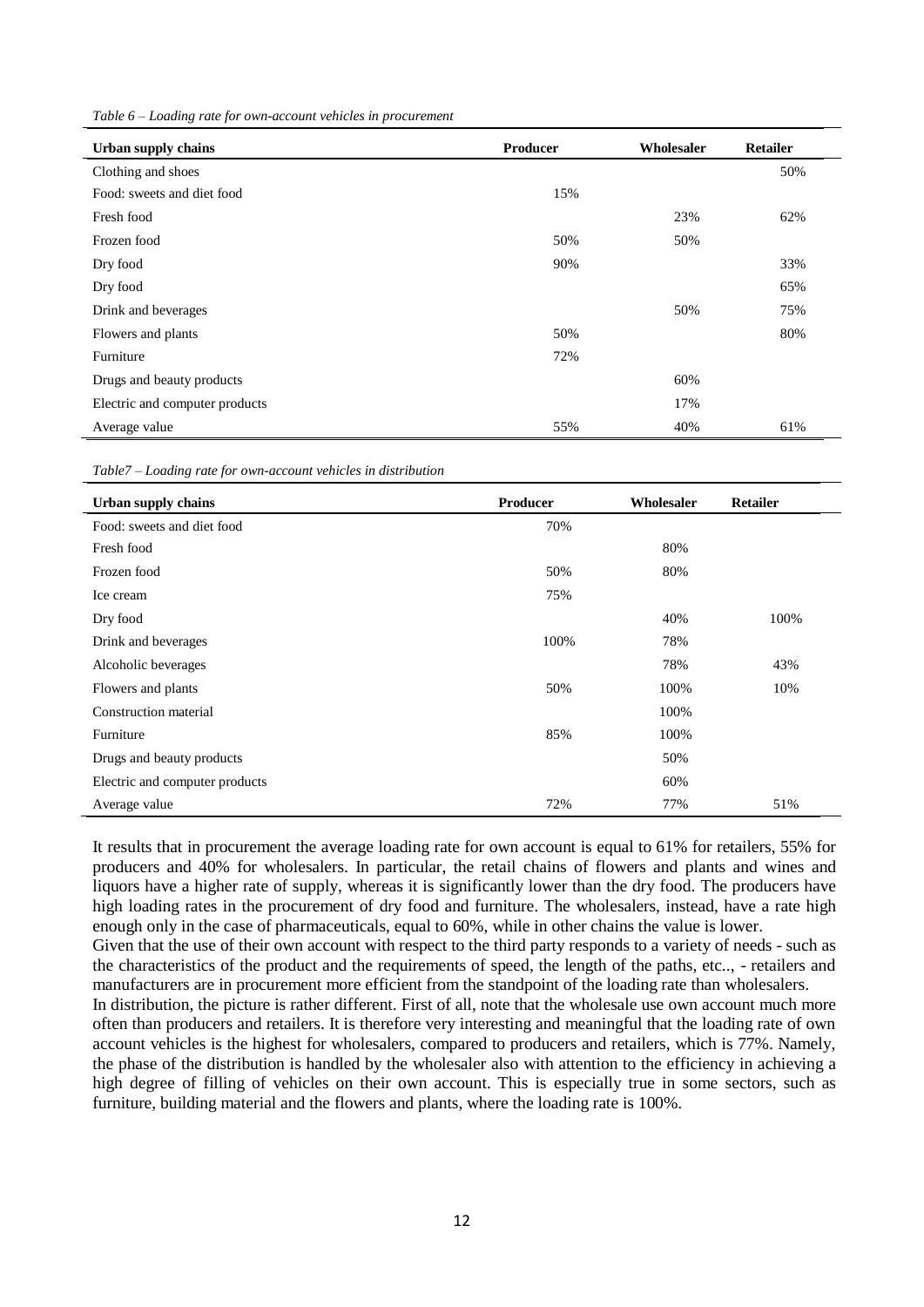### **5 Urban freight transport policies and urban supply chains**

In the following paragraphs five specific, frequently implemented, urban freight transport policies will be examined: goods vehicle time-access regulation, vehicle type restrictions, loading\unloading (L\U) policies, fiscal policies and the promotion urban transhipment and consolidation centres (UTCC). Other relevant policies such as public-private partnerships, information and communication technology, intelligent transportation systems and land use planning will not be discussed in this paper not because they are not relevant but in order to limit the scope of the paper. The research question on how do these policies affect the different USCs will be discussed from a conceptual point of view and drawing from the so far limited existing literature 3 . *Access times restrictions*, very frequently used in practice, aim at limiting the use of road space to trucks in favour of passenger traffic and the liveability of the city. Since this policy implies a reduction of the time available for delivery, it imposes an additional constraint in the search of a solution to the carriers' routing

optimization problem.

The impact of access time restrictions on own account carriers is likely to be marginal since they perform a single origin-destination trip (e.g., from the general fruit and vegetables market to their shop) often outside the restricted time windows. On the contrary, third party carriers have to solve a more difficult routing optimization problem, often with multiple origin-destination points, spread all along the working time and on geographically distant shops. Hence, an additional constraint is likely to impose large adjustment costs, generate suboptimal routing, decrease load factors and require larger fleets and a larger number of lorry drivers. Large retail organisation are an intermediate case between own-account and third-party operators. Such speculation is confirmed by Quak and de Koster (2009) who study the impact of governmental time windows, vehicle restrictions, and different retailers' logistical concepts on the financial and environmental performance of retailers. They use a case study with two cases that differ in their drop sizes as input for an experiment. They show that the cost impact of time windows is the largest for retailers who combine many deliveries in one vehicle round-trip. The cost increase due to vehicle restrictions is the largest for retailers whose round-trip lengths are restricted by vehicle capacity. Vehicle restrictions and time windows together do not increase a retailer's cost more than individually. They also find that variations in delivery volume and store dispersion hardly influence the impact of urban policy and the retailer's logistical concept decisions.

Quak and de Koster (2007) discuss which dimensions related to a retailer's network structure and logistical planning will determine its sensitivity to time-windows. They focus on various retailer characteristics (product characteristics, network structure, logistical planning) and distribution performance (operational, financial, environmental). Since they use fourteen cases, although the sample is too small to consider any statistical analysis. They conclude that the impact of increasing time-window pressure varies among different retailers. The retailers that supply more stores during the time-window hours - thanks to the short distance, short unloading time, and larger drop size – are affected the least. On the contrary, the retailers which use their vehicles most during a 24-h period in the current situation are affected the most by time-windows.

Turning to the impacts on the product USCs, one observes that pharmaceutical products although distributed by third-party carriers using multi-drop routing are, in practice, exempted from this restriction, hence, they suffer no impact. With regard to fresh food, some products (especially meat and milk) are distributed by third-party carriers using multi-drop routing practices, whereas others (such as non-industrial fish, fruit&vegetables) are procured via own-account transport. If the former can not adjust to the time window regulation by developing an early schedule in non-restricted times because of self-implied time-window constraints, the impact is likely to be relevant. Some segments of Ho.Re.Ca. are impacted when supplied by third-party carriers or wholesalers. Lastly, clothing&footwear will bear only marginal effects since deliveries are less frequent and mostly single-drop. Both Ho.Re.Ca. and clothing&footwear might have self-implied time windows because of staff constraints.

*Vehicle restrictions*, either by weight, engine type or load factor, aim at containing the environmental and congestion externalities. They cause an increase in fleet size, and an accelerated fleet renewal rate. Larger companies are likely to be able to cope with this policy better than small firms or own-account carriers. The most affected distribution channels are those which require large quantities and frequent deliveries. Pharmaceutical products are delivered frequently but by small vehicles since the size of the parcels is generally small. Moreover, they are typically exempted from this regulation, hence they are not affected. On the contrary, fresh food, being characterized both by large quantities and frequent deliveries are highly affected, especially when distributed via large retail organization, because of the weight restrictions, and via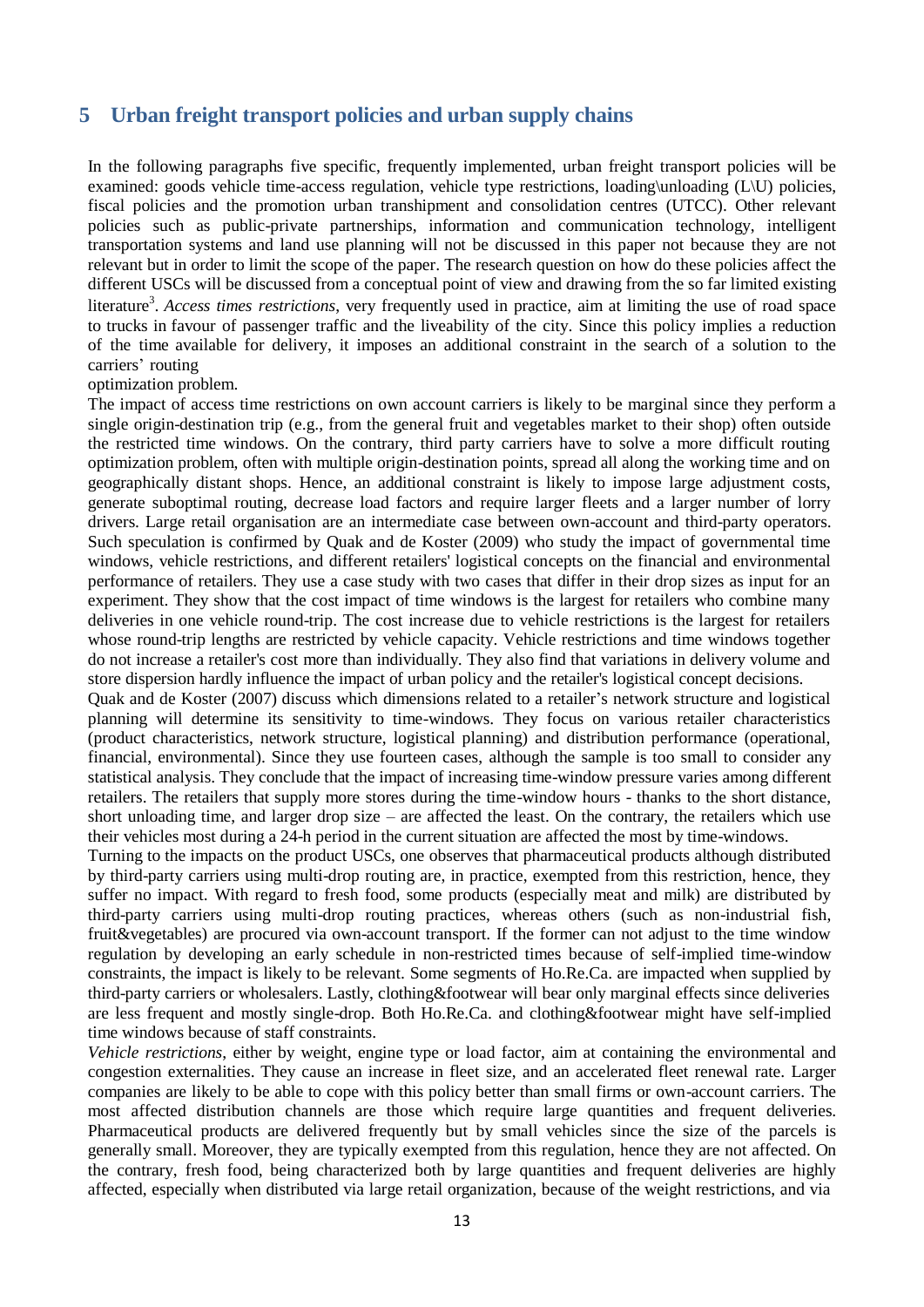own account, because of the engine type restrictions. Ho.Re.Ca. requires less frequent deliveries and small to medium quantities. Hence, it should suffer relatively less the impact of this policy, although procurement takes often place by own-account transport. Clothing&footwear involves infrequent deliveries, seasonal large quantities and small replenishment deliveries. Hence, it is only marginally impacted. A potential side effect is on the size of the consignments, probably reduced in order to be transported with smaller vehicles.

Urban goods distribution needs proper spaces for L\U activities. Unless a shop has its own private, internal L\U bay, it relies on off-street or on- street parking spaces. This generates a conflict with the parking needs for passenger cars, highly requested in central areas. The aim of *L\U policies* is, hence, both to regulate the loading bay use among truck users and to prevent private cars to use the  $L\setminus U$  bays. L $\setminus u$  policies affect substantially consignment costs and times. The actual practice of irregular on-street parking contains the carrier costs and times but generates high congestion costs. The provision of a larger number of L\U bays and their effective enforcement would probably leave unchanged or slightly increase the private costs and times, but certainly reduce social costs. Pharmaceutical products are frequently delivered but require short L\U times since the parcels are typically small, hence, the impact of a L\U regulation is likely to be modest. On the contrary, fresh food is highly impacted since it is frequently delivered, and requires medium\large L\U times. Most shops located in city centres do not have internal bays for L\U activities, with the exception of large retail organizations who generally have personnel dedicated to stock management activities. Ho.Re.Ca. products are less frequently supplied with medium  $L\setminus U$  times, hence, the impact of a  $L\setminus U$ regulation is likely to be small. Clothing&footwear stores are occasionally supplied in large quantities for seasonal orders and require large L\U times. More frequently, though, they are supplied in small quantities with short L\U times.

*Fiscal policies*, either in the form of congestion toll or, more frequently, area licensing fees, are used in some cities to regulate access to central areas. They aim to internalize congestion costs and to achieve an optimal congestion level. The reduction of travel time and the increase of punctuality in the deliveries improve the efficiency of freight urban transport. A study of 2001 in Stockholm has estimated that "the total gain in travel matched about 2-3% of the total time production, and was valued to about  $\epsilon$  50 million per year" (Eliasson and Lundberg, 2002). It is possible to suppose that in certain USCs, where the time is a key competitiveness factor, the value of the reduced travel time is higher than the charge to pay. Also the study of Greater London Authority (2006) confirms that the London congestion charging helps to free road space and improve journey times for service and delivery vehicles.

Fiscal policies should also induce an increase in load factors and multi-drop deliveries. As a result social efficiency of the overall transport system should be achieved.

Congestion tolls affect negatively consignment costs, unless the value of the time saved is higher than the fare. But this happens only when the value the goods transported is high. A survey of Transport for London (2006) on the retail, hotels & restaurants, wholesale, manufacturing, education and construction, highlights that just under half of businesses in the charging zone and over half of businesses in the boundary zone consider transport costs to be negligible. Of those businesses in the charging zone, 13% of businesses suggest that transport costs account for over 10% of total business costs. Thus, for the majority of sectors, there are no patterns that indicate a possible congestion charging effect on the business performance. The City of Stockholm (2006) founds that, in most cases, the road pricing had a marginal impact on the companies' overall transport costs, but generally transport costs account for a very small proportion of the final price of goods and services. In particular, the cost to companies of congestion taxes over a 12-month period equated to less than 0.5% of the value of total production of goods and services in the area.

As area licensing fees are not proportional to the number of daily access entries, the higher is the daily consignment frequency the lower will be the per-trip cost. As a consequence, the delivery costs of ownaccount carries are more impacted by fees than those of third-party carries since their load factors are lower. Finally, according to the literature (McKinnon, 2006), the cost of the fiscal policy can be more easily shifted from carriers to retailers when consignments are less-than-truck load.

Danielis et al. (2010) speculate that the impact of fiscal policies might differ among distribution channels. It is observed that pharmaceutical products are generally exempted. With reference to fresh food, when an area licensing fee is applied, the impact on fresh food delivery costs is likely to be small since they are characterized by frequent deliveries of large quantities. On the contrary, the impact on the Ho.Re.Ca. and clothing&footwear delivery costs are likely to be relatively higher, since they have less frequent consignments made mostly via own-account. However, the final effect on goods prices paid by final consumers is uncertain, as well as the effect on land rents since they depend on the characteristics of the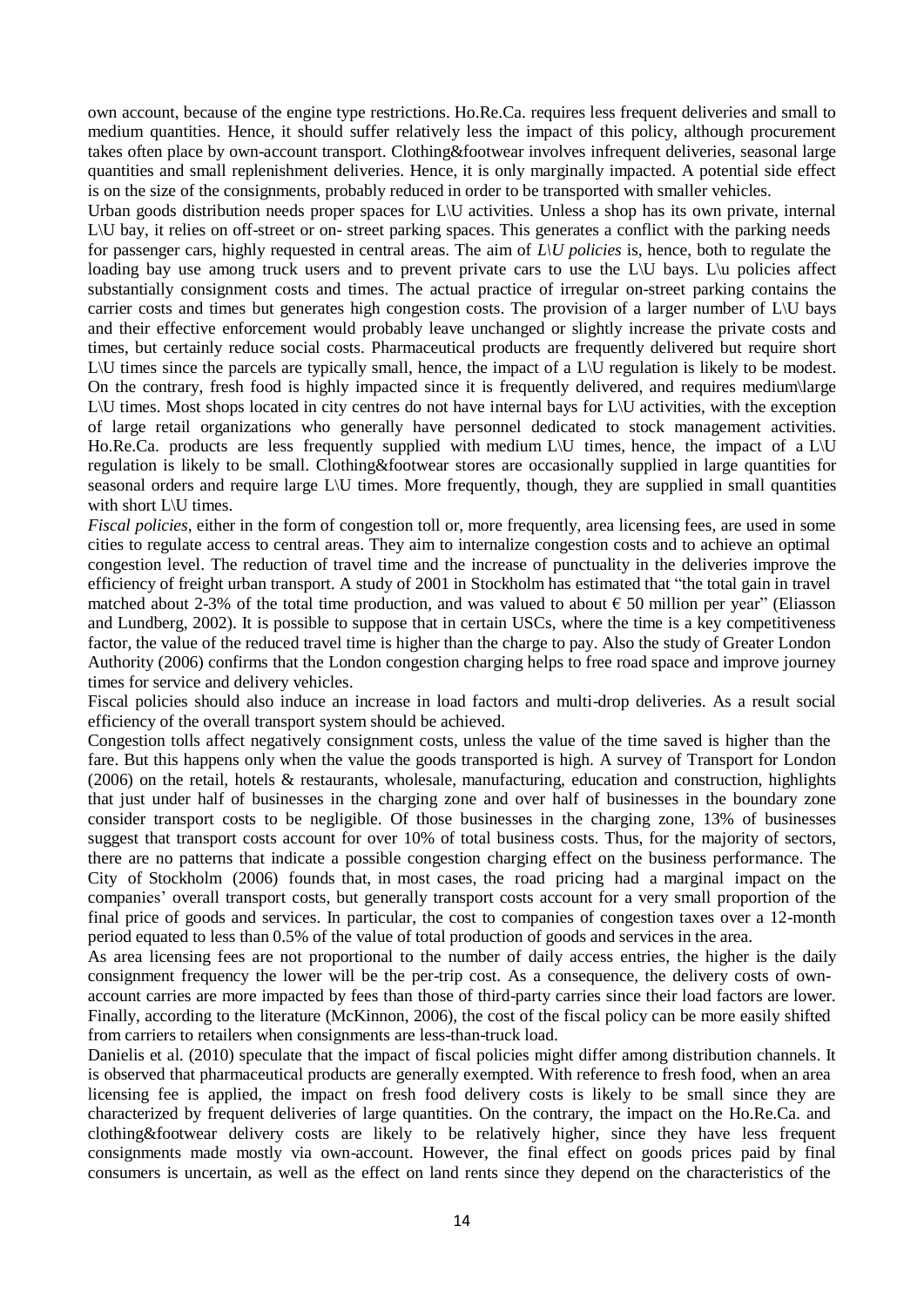specific markets. As McKinnon stated (2006), fiscal policies produce most likely small effects, at least in the short run, on strategical and commercial decisions, while they might have some effect on the tactical and operational ones.

The empirical evidence on the impact of the pricing policies on the USCs is still scant<sup>4</sup>.

Some evidence relates to the impact of the congestion charging on the overall economy and in some cases on retail. Despite the difficulty of discerning the impact on business performance from the range of factors impacting the economy (Transport for London, 2006), congestion charging seems to have a neutral o very modest impact on the economy, depending on charge level (Whitehead, 2005; for London see Ernest & Young, 2006; Transport for London, 2006; 2008; for Stockholm case see City of Stockholm, 2006; Matsson, 2003; Eliasson *et al.,* 2009 and Eliasson, 2008; for Trondheim case see Tretvik, 2003).

Winsor-Cundell (2003), however, illustrating the results of a London Chamber of Commerce and Industry investigation on the impact of London congestion charging based on a direct survey on 1,430 retailers states that 76% of the respondents report reduced revenues and a fall of productivity, 33% consider relocation and 28% consider closing their business due to the charge. Food shops appear to be more impacted than luxury goods. Moreover, "even though just-in-time delivery is common in many sectors, the short shelf-life of food products means that food distribution has particularly limited flexibility in responding to new charging regimes" (Steedman, 2006). Very frequently, in the food supply chain any additional costs are passed down the chain to the last ring.

Similar conclusions are reported in London First (2006). The retail and leisure sectors, small businesses and those close to the boundary of the zone are considered to have been most adversely affected. As concerns the size of firms, a survey on retailers within the London charging zone in 2003 developed by the Commission for Integrated Transport (2003) founds that small retailers of convenience and food products, with respect to the large ones, appear to be less able to take advantage of the reduced congestion, more concerned with the costs of the scheme than with the benefits. This is exacerbated by the widespread practice of couriers, express delivery, and other transport organizations imposing surcharges for deliveries in the charging area or reducing service levels (for example three deliveries a week in place of daily deliveries). The suppliers increase the price of their services in order to make a quick profit, generally taking no account of increased efficiency as a result of reduced delivery time or increased reliability. Instead, the chains of convenience stores have the power to exert pressure on suppliers, avoiding the surcharges.

However, May *et al.*, (2010) claim that the impact of congestion pricing on the economy has been much smaller than that predicted by the business community.

In a counterfactual study, Quddus *et al.* (2007) focuses on the John Lewis Oxford Street (JLOS) store, one of the biggest retail stores located within the charged zone. He also finds a drop in sales attributable to congestion charging of 5.5% by the time-series model and of 8.2% by the panel model over a period of about eleven months following the introduction of the charge, compared to the other five stores outside the area.

To opposite conclusions comes the study performed by Daunfeldt *et al.* (2009) using revenue data from 14 shopping malls, 9 within the charged area of Stockholm and 5 outside the charged area. The data also include revenue data from a sample of retail stores located along the main shopping streets in Stockholm. The results show that the Stockholm road pricing trial did not negatively affect retail revenue, neither in shopping malls nor in the sample of retail stores. As possible explanations for this result the authors argue that: a) probably that most stores and shopping malls are open in evenings and on weekends in Sweden, making it easy to avoid the congestion fee by changing the time when the shopping is being done, b) people to a larger extent uses public transport for shopping trips, c) as parking fees are quite expensive in the Stockholm city, it is also likely that car-borne shoppers are high-income earners that are less sensitive to changing their shopping behaviour when congestion charges are introduced, and d) as habits that change slowly, it is possible that the retail businesses might be affected negatively by the introduction of congestion charges even though the results do not support so far this view.

A further interesting issue is the spatial impact of a charging scheme. Löchl (2006) performs a theoretical analysis and reviews the existing evidence. The case of Trondheim has been particularly researched after the introduction of road pricing in 1991. Avant Management A/S (1992) found that 10% of the customers had changed their shopping behaviour by moving their shopping to other destinations or times after the introduction of the cordon pricing. Moreover, while business people located in the city centre had predicted major negative swings in trade prior to the cordon pricing, the Chamber of Commerce of Trondheim

<sup>&</sup>lt;sup>3</sup> As Beria and Boggio (2012) state, the literature on acceptability (both ex-ante and ex-post) is much more detailed than the literature on the actual effects of the implemented measures.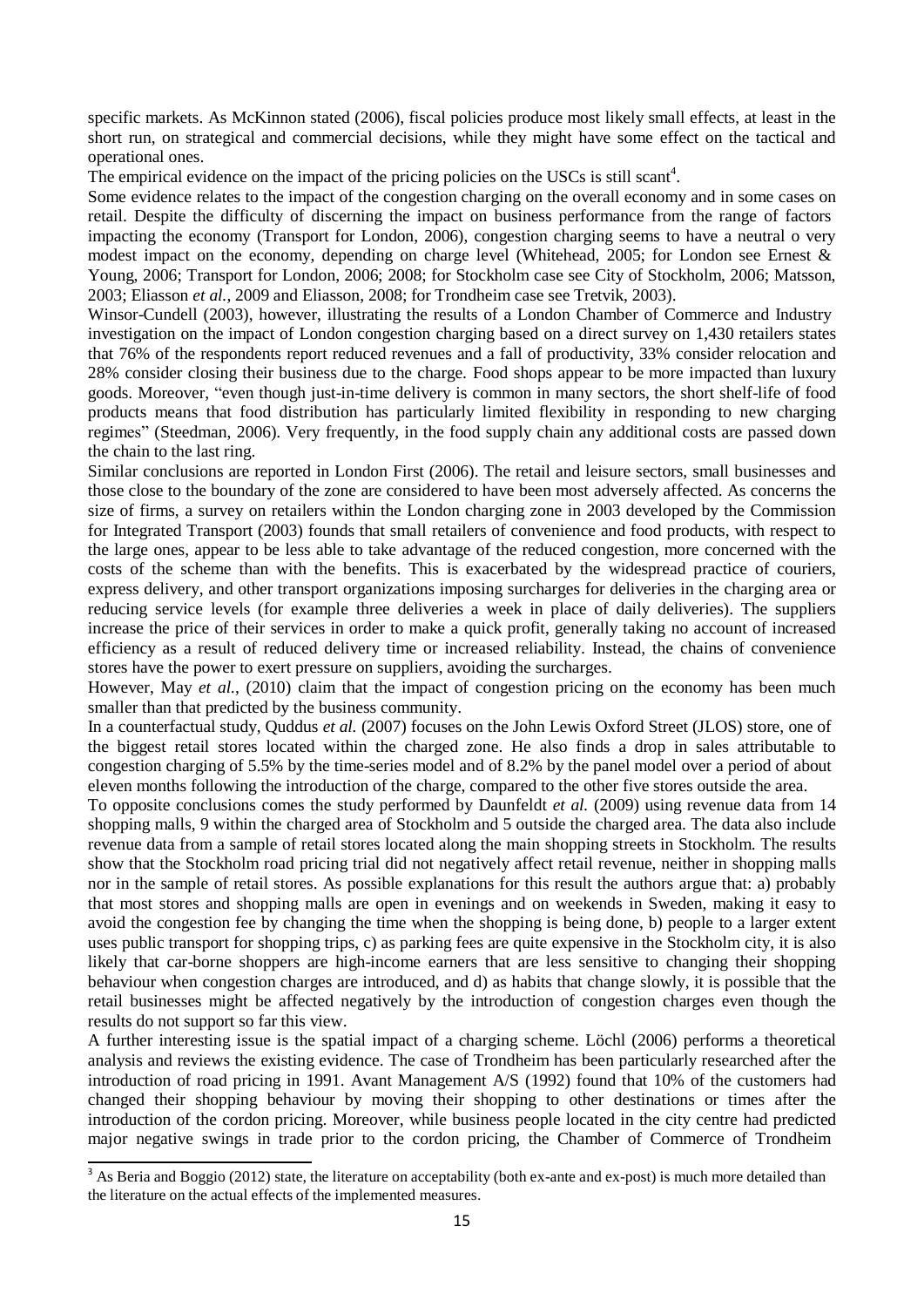concluded from an own ex post survey that there was hardly any effect on trade at all. Anyway, there was a long lasting general trend of growth in areas outside and decline in areas of the cordon. Tretvik (1999) even concludes a general trend line of modest but steady growth in retail sales in real terms inside the cordon since the introduction as he later reports (Tretvik, 2003, 89).

Finally, one other possible impact of road pricing is also the increase of home deliveries from shops to final consumer (Steedman, 2006). According to Winsor-Cundell (2003), since the introduction of the congestion charge in London there was an 11.8 per cent increase in telephone orders. The small size of these deliveries and the widespread location of the consumers can cause problems of vehicle load factor maximization, negatively influencing the congestion.

The *development of a UTCC* aims at optimizing the consolidation and routing patterns of the existing distribution channels and at using less polluting vehicles. Since it introduces an extra node in the distribution channel which imposes extra logistics costs, own account or third-party operators or the logistics coordinator of the distribution channel might not be willing to use it. The actual urban goods distribution regulation may obviously influence the decision favouring the use of UTCC vehicles against all other non- UTCC vehicles (see the case of Vicenza). Given the previous discussion we believe that pharmaceutical products and fresh food will not make use of a UTCC, since the specific characteristics of the goods distributed require dedicated and integrated channels and infrastructures, strong logistics coordination, and fast and frequent deliveries. On the contrary, clothing&footwear and Ho.Re.Ca, especially when supplied via own-account, clothing&footwear for occasional replenishment orders and Ho.Re.Ca for goods other-than-fresh food might accept to use a UTCC. Gonzalez-Feliu and Morana (2010), analysing the case of Cityporto, the UTCC for the city of Padua (Italy), in operation since 2004, report that the main customers are third-party transport operators, which buy the last mile service from Cityporto, who is also granted the privilege of accessing the limited traffic zone of Padua, hence avoid the inconvenience of entering the city centre. More recently, also a soft drinks distribution company has signed a partnership with Cityporto for restaurant and bar deliveries.

### **6 Conclusions and further research needs**

This paper moves from the belief that adopting a supply chain approach is crucial to understand how urban freight distribution works and what will be the impact of the various potential urban transport policies. The paper has tried to contribute to the existing literature by: a) characterizing the USCs; b) discussing how a USC can be modelled, which role do actors play and how the coordination issue can be handled; c) showing how transport decisions, in particular whether to use own-account or third-party transport operators, are dealt within each USC and by each actor; and analysing how USCs are affected by the many proposed freight transport policies.

Although much progress has been made in the field, both with regards to modelling and empirical analysis, we think that important progress needs to be made with regards to both the *ex-ante* and the *ex-post*  evaluation of the private and social efficiency of the different UCSs and on how they are impacted by transport policies.

Adopting the methodologies proposed for the supply chain evaluation can be a way forward and should be tested. As reviewing the various supply chain evaluation methodologies, and the corresponding literature, is outside the scope of this paper, we just mention the two most important ones. One is the Supply-Chain Council's Supply-Chain Operations Reference (SCOR) model that decomposes the processes within a supply chain and incorporates multiple performance indicators into one measurement system. It deals with: 1) reliability measures (e.g., fill rate, perfect order fulfilment); 2) cost measures (e.g., cost of goods sold); 3) responsiveness measures (e.g., order fulfilment lead-time); and 4) asset measures (e.g., inventories). The second one is called Balanced Scorecard model and employs performance metrics from financial (e.g., cost of manufacturing and cost of warehousing), to customer (e.g., on-time delivery and order fill rate), business process (e.g., manufacturing adherence-to-plan), innovation and technology perspective (e.g. new-product development cycle time). Although it is aimed at measuring the producer-customer relationship, that is two subsequent agents within the same supply chain, it can easily be adapted to track the supply chain as a whole. Adapting and applying these methodology to the different USCs, we believe, would greatly enhance our understanding on how to improve freight distribution in an urban area.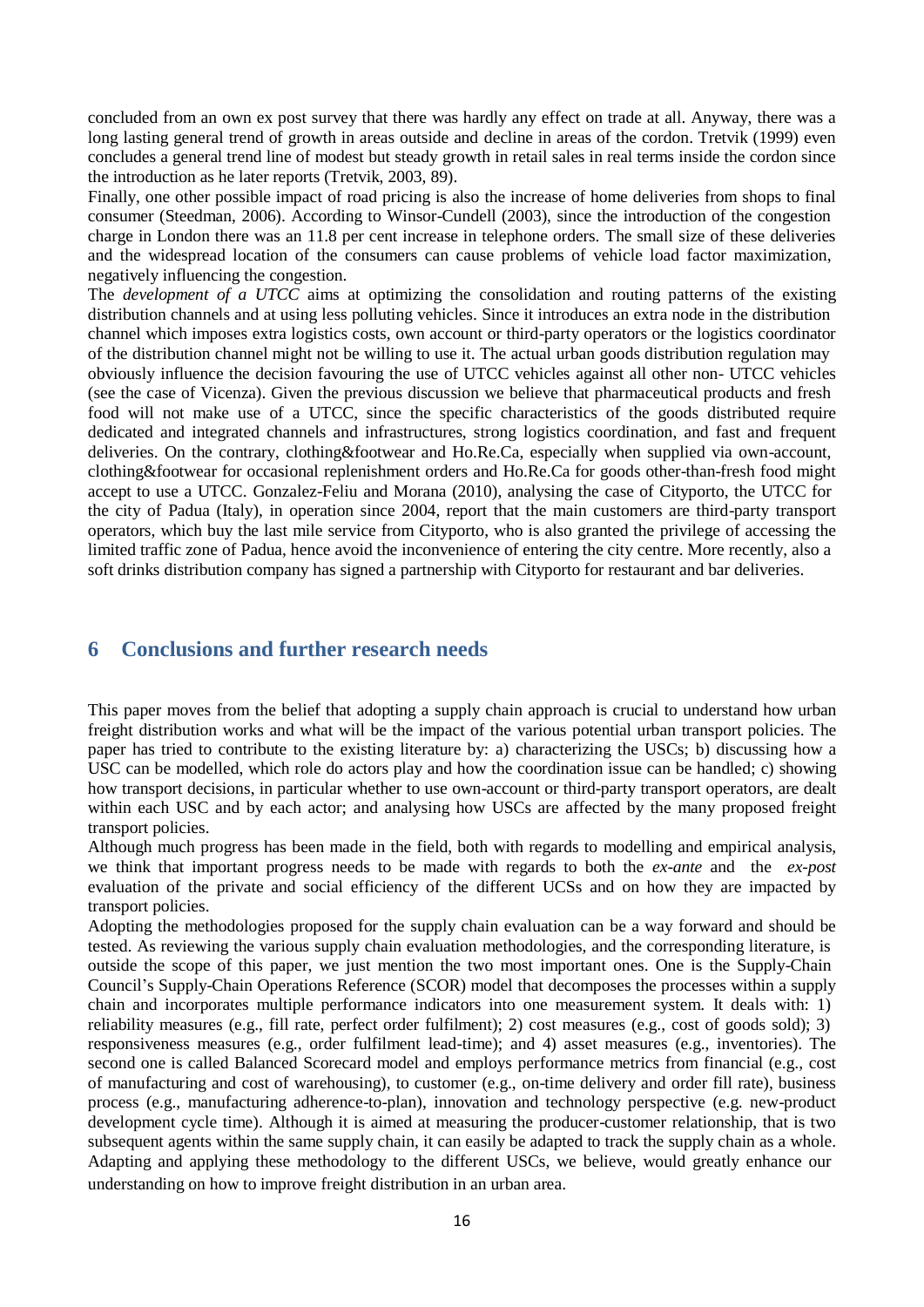### **References**

- Arshinder, A. K., Deshmukh, S.G. (2008) "Supply chain coordination: Perspectives, empirical studies and research directions", International Journal of Production Economics 115: 316-335.
- Arunotayanun, K. Polak, J. (2009) "Accounting for Supply Chain Structures in Modelling Freight Mode Choice Behaviour", paper presente at the European Transport Conference 2009.
- Avant Management A/S (1992) *Handelsundersøkelsen 1992, Trondheim med omkringliggende kommuner*. [The trade inquiry of 1992, Trondheim with surrounding municipalities.]
- Beria P., Boggio M. (2012), *The role of transport supply in the acceptability of pollution charging extension. The case of Milan*. XIV Conference of the Italian Association of Transport Economics, Bari - Italy June 28th - 30th, 2012 .
- Browne, M., Gomez, M. (2011) "The impact on urban distribution operations of upstream supply chain constraints", International Journal of Physical Distribution & Logistics Management, Vol. 41 Iss: 9, pp.896 – 912

City of Stockholm (2006), *Stockholmsforsoket: Facts and results from the Stockholm trials*, first version. Congestion Charge Secretariat, Stockholm.

- Clark, A. (1972) "An informal survey of multi-echelon inventory theory", W.P. Serial T-259 The George Washington University School of Engineering and Applied Science Institute for Management Science and Engineering.
- Commission for Integrated Transport, November (2003), *The impact of congestion charging on specified economic sectors and workers.*
- Dallari, F. (2006) "La filiera farmaceutica. Quali criticità e quali prospettive per la logistica dei farmaci in Italia? Centro di Ricerca sulla Logistica, Verona, 25 October 2006 (powerpoint presentation).
- Danielis (2013) La distribuzione urbana delle merci. Analisi e politiche, EUT. (fortcoming)
- Danielis, R., Rotaris, L., Marcucci, E. (2010), "Urban freight policies and distribution channels: a discussion based on evidence from Italian cities", *European Transport/Trasporti Europei* **46**: 114 - 146.
- Daunfeldt, S.-O., Rudholm, N., Ramme, U. (2009), Congestion charges and retail revenues: results from the Stockhom road pricing trial. *Transportation Research Part A* **43**: 306–309.
- DfT (2005), *Transport and Land Use Interaction in the Context of Road Pricing*. Discussion paper. Department for Transport (UK).
- Eliasson J. (2008), Lessons from the Stockholm congestion charging trial, *Transport Policy* **15**: 395–404
- Eliasson J., Lundberg M. (2002), *Road pricing in urban areas*, Vägverket, Publication 136E
- Swedish National Road Administration and T&E, availableat: http://www.transportpricing.net/download/swedishreport.pdf
- Eliasson, J., Hultkrantz, L., Rosqvist, L. (2009), Stockholm congestion charging trial. *Transportation Research Part A* **43**: 237–310.
- Ernest & Young (2006), *Review of transport for London's assessment of business and economic impacts of the congestion charge*, third annual report 2005, available at: [http://www.london.gov.uk/mayor/economic\\\_unit/docs/impacts-of-cc.pdf](http://www.london.gov.uk/mayor/economic/_unit/docs/impacts-of-cc.pdf)
- Forkert, S., Eichhorn, C. (2008) *Innovative Approaches in City Logistics: Inner-City Night Delivery*. Niches, available at: [http://www.niches-transport.org/>](http://www.niches-transport.org/)
- Friesz, Terry L. & Lee, Ilsoo & Lin, Cheng-Chang, 2011. "Competition and disruption in a dynamic urban supply chain," Transportation Research Part B: Methodological, Elsevier, vol. 45(8), pages 1212- 1231, September.
- Geroliminis, N., Daganzo, C. (2005), *A Review of Green Logistics Schemes Used in Cities around the World*. UC Berkeley Center for Future Urban Transport, A Volvo Center of Excellence.
- Gibson, B.J., Mentzer, J.T., Cook, R.L. (2005), "Supply Chain Management: The Pursuit of a Consensus Definition", *Journal of Business Logistics*, Vol. 26, No. 2, pp. 17-25.
- Gonzalez-Feliu, J., Morana, J. (2010) Are City Logistics Solutions Sustainable? The Cityporto case, TeMa, 3 (2), pp.55-64.
- Greater London Authority (2006), *Retail in London,* Working Paper I, Service and delivery issues, June 2006.
- Hensher, D.A. and Puckett, S.M. (2005), Refocusing the modelling of freight distribution: Development of an economic-based framework to evaluate supply chain behaviour in response to congestion charging,